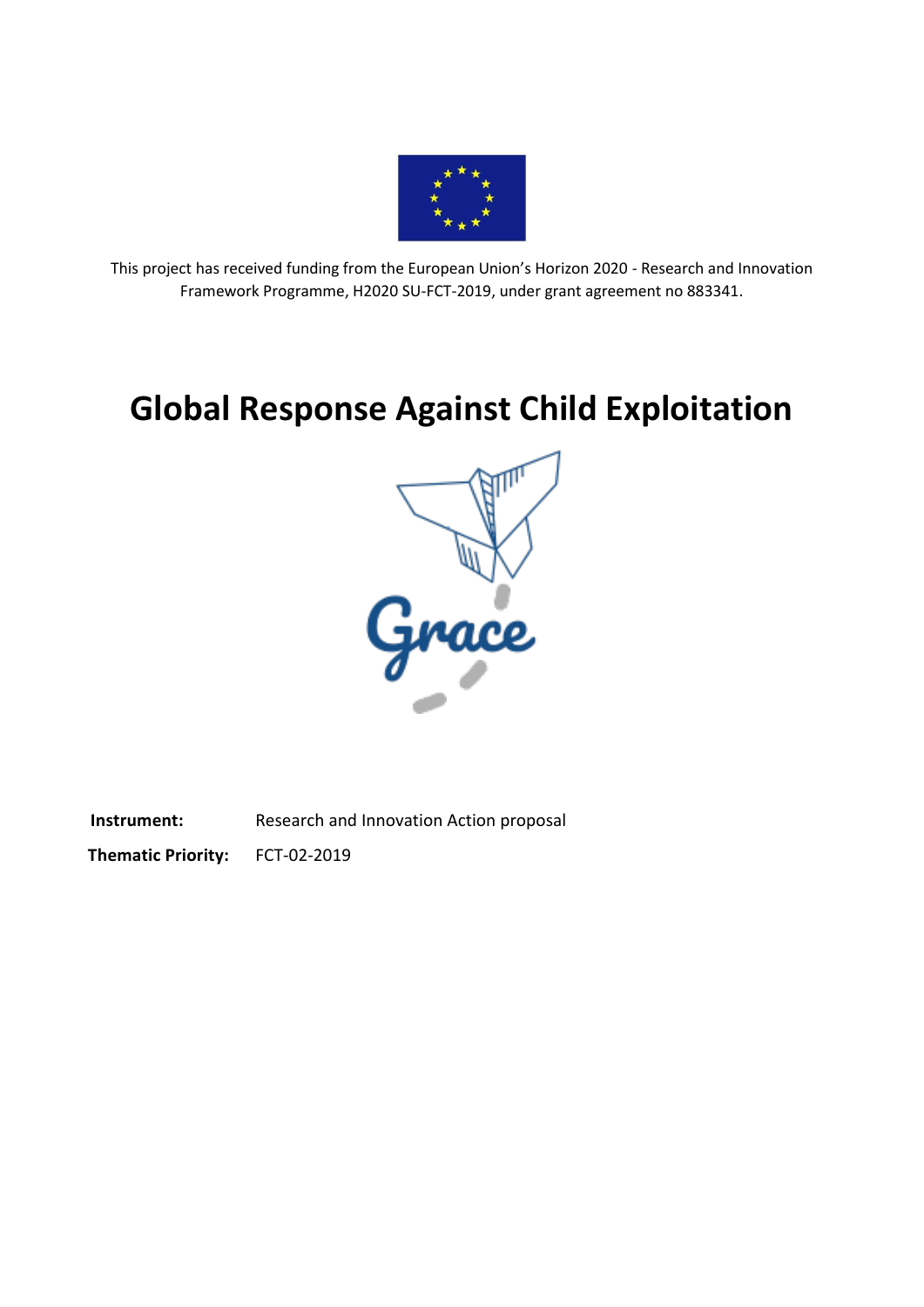

# Architecture for technical safeguards – "security and privacy by design" v1

| Deliverable number           | D <sub>9.7</sub>            |            |
|------------------------------|-----------------------------|------------|
| <b>Version:</b>              | 1.0                         |            |
| Delivery date:               | June 2021                   |            |
| <b>Dissemination level:</b>  | PU                          |            |
| <b>Classification level:</b> | Non classified              |            |
| <b>Status</b>                | <b>FINAL</b>                |            |
| Nature:                      | Report                      |            |
| Main author(s):              | Ulrich Gasper, Marco Gercke | <b>CRI</b> |
| Contributor(s):              | <b>Ulrich Gasper</b>        | <b>CRI</b> |
|                              | Prof. Dr. Marco Gercke      | <b>CRI</b> |
|                              |                             |            |

#### DOCUMENT CONTROL

| <b>Version</b> | <b>Date</b> | Author(s)                  | Change(s)                    |
|----------------|-------------|----------------------------|------------------------------|
| 0.1            | 22/05/2021  | <b>Ulrich Gasper (CRI)</b> | <b>Draft</b>                 |
| 0.2            | 12/06/2021  | Marco Gercke (CRI)         | <b>Draft</b>                 |
| 0.3            | 18/06/2021  | Ulrich Gasper (CRI)        | <b>Draft</b>                 |
| 0.4            | 22/06/2021  | Yianna Danidou (EUC),      | Peer review                  |
|                |             | Konstantina Fotiadou (SYN) |                              |
| 0.5            | 24/06/2021  | <b>Ulrich Gasper (CRI)</b> | Refinement after peer review |
| 1.0            |             |                            |                              |

#### **DISCLAIMER**

Every effort has been made to ensure that all statements and information contained herein are accurate; however, the Partners accept no liability for any error or omission in the same. This document reflects only the view of its authors and the European Commission is not responsible for any use that may be made of the information it contains. © Copyright in this document remains vested in the Project Partners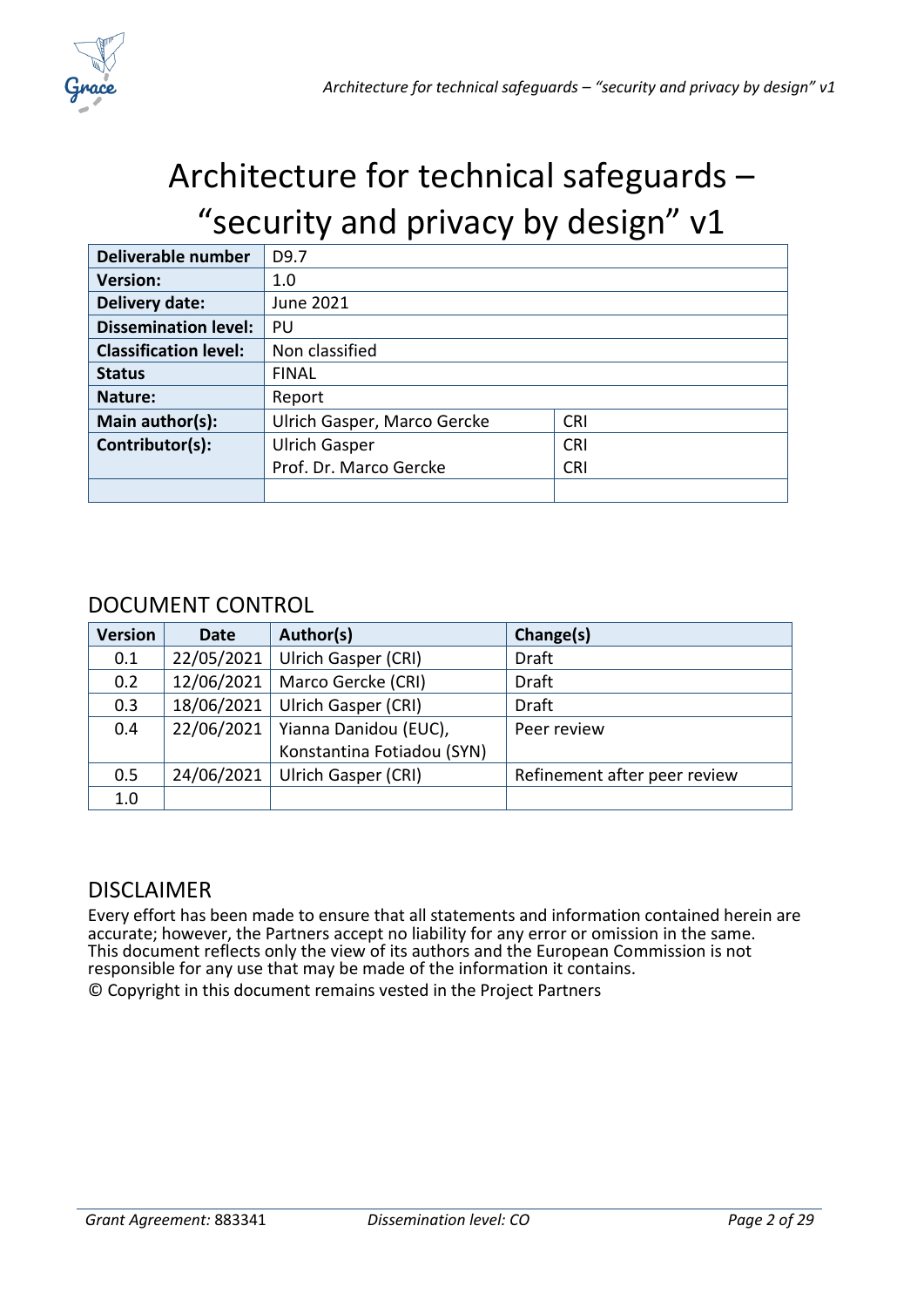

| Table of Contents |  |
|-------------------|--|
|                   |  |
|                   |  |
|                   |  |
|                   |  |
|                   |  |
|                   |  |
|                   |  |
|                   |  |
|                   |  |
|                   |  |
|                   |  |
|                   |  |
|                   |  |
|                   |  |
|                   |  |
|                   |  |
|                   |  |
|                   |  |
|                   |  |
|                   |  |
|                   |  |
|                   |  |
|                   |  |
|                   |  |
|                   |  |
|                   |  |
|                   |  |
|                   |  |
|                   |  |
|                   |  |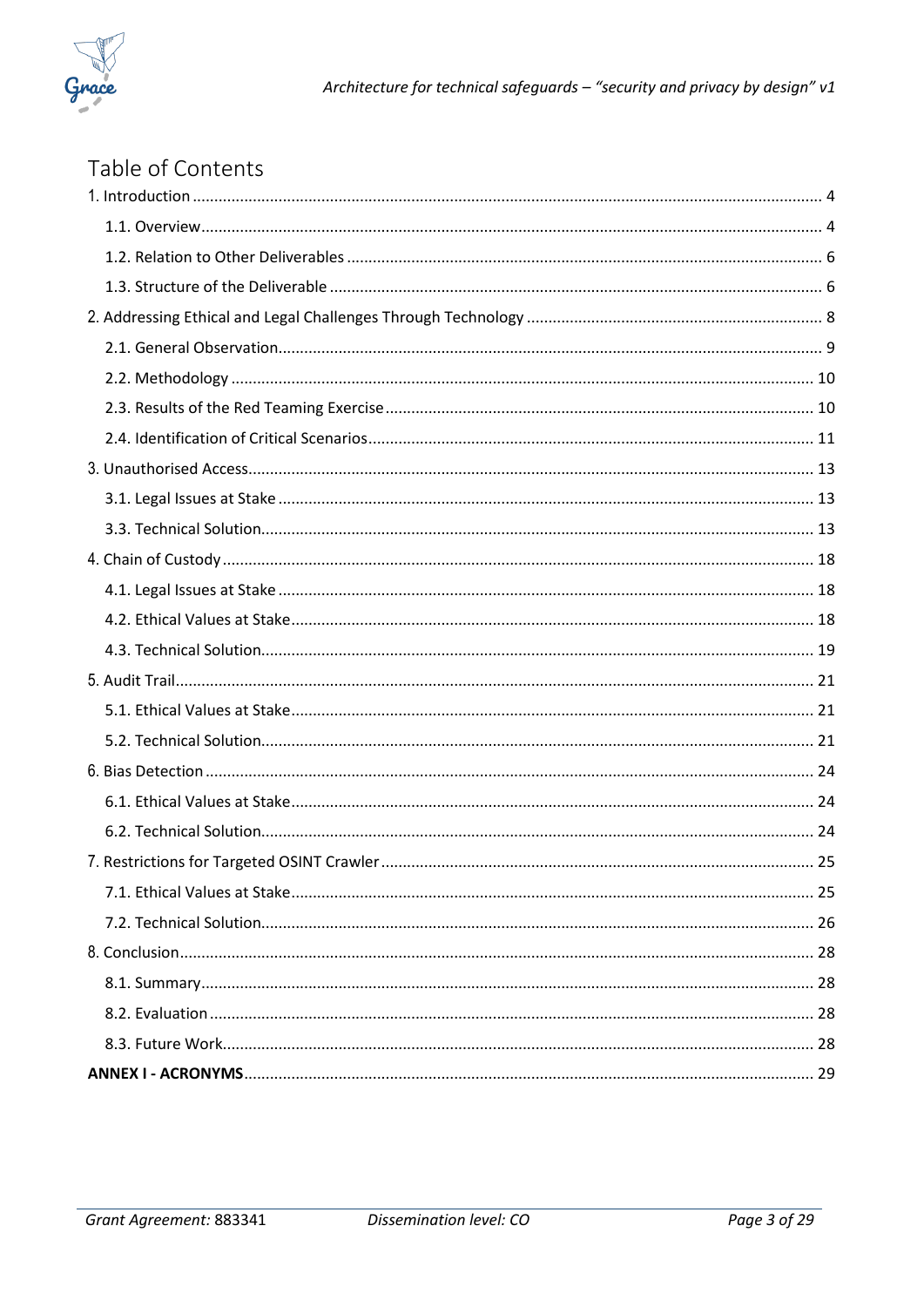

## <span id="page-3-1"></span><span id="page-3-0"></span>**1. Introduction**

#### **1.1. Overview**

The DoA describes this deliverable as:

*Architecture for the development of technical safeguards to prevent violations of ethical and legal standards – "security and privacy by design" has to be implemented. Related task(s): T9.4. [M 13]*

The main objective of this Deliverable D9.7 is to provide an overview of reliable ways for implementing technical safeguards by design that significantly mitigate the risk of the GRACE tools and platform being (mis)used in an illegal and/or ethically unacceptable manner. In order to further strengthen the acceptance of the GRACE solution, the Consortium Members involved in Task T9.4 together and in close cooperation with the technical partners responsible for the development of the GRACE architecture looked into ways to implement "technical safeguards by design" that address the issues and thereby significantly limit the possibility that the tools can be used in legally or ethically challenging ways. With regard to all five scenarios listed below, technical solutions were not only developed as theoretical concept but will be implemented into the GRACE solution.

#### **Technical Environments**

Two environments have been defined to carry out the GRACE project activities and host the various platforms constituting the GRACE solution:

• *Development/Integration Environment:*

In this environment, not only the merged work can be built, together, as a combined system, but also basic tests of one system's integration points with other upstream or downstream systems can be performed.

The infrastructures of environment are and will be deployed mainly in the facilities of the technical partner Vicomtech and other technical partners such as CERTH.

• *Staging/Pre-Production Environment:*

In this environment, the Consortium partners EUROPOL and participating LEAs represent business stakeholders and as such can test the GRACE system against their original business requirements. This environment is a nearly exact replica of a production environment for software testing.

The infrastructures that make up this environment will be deployed mainly in the facilities of EUROPOL and the LEAs.

It is very important to note, that, as a research and innovation project, the GRACE project does not and will not include the Production Environment as part of its scope. However, the Production Environment is already also considered in order to have the overall picture.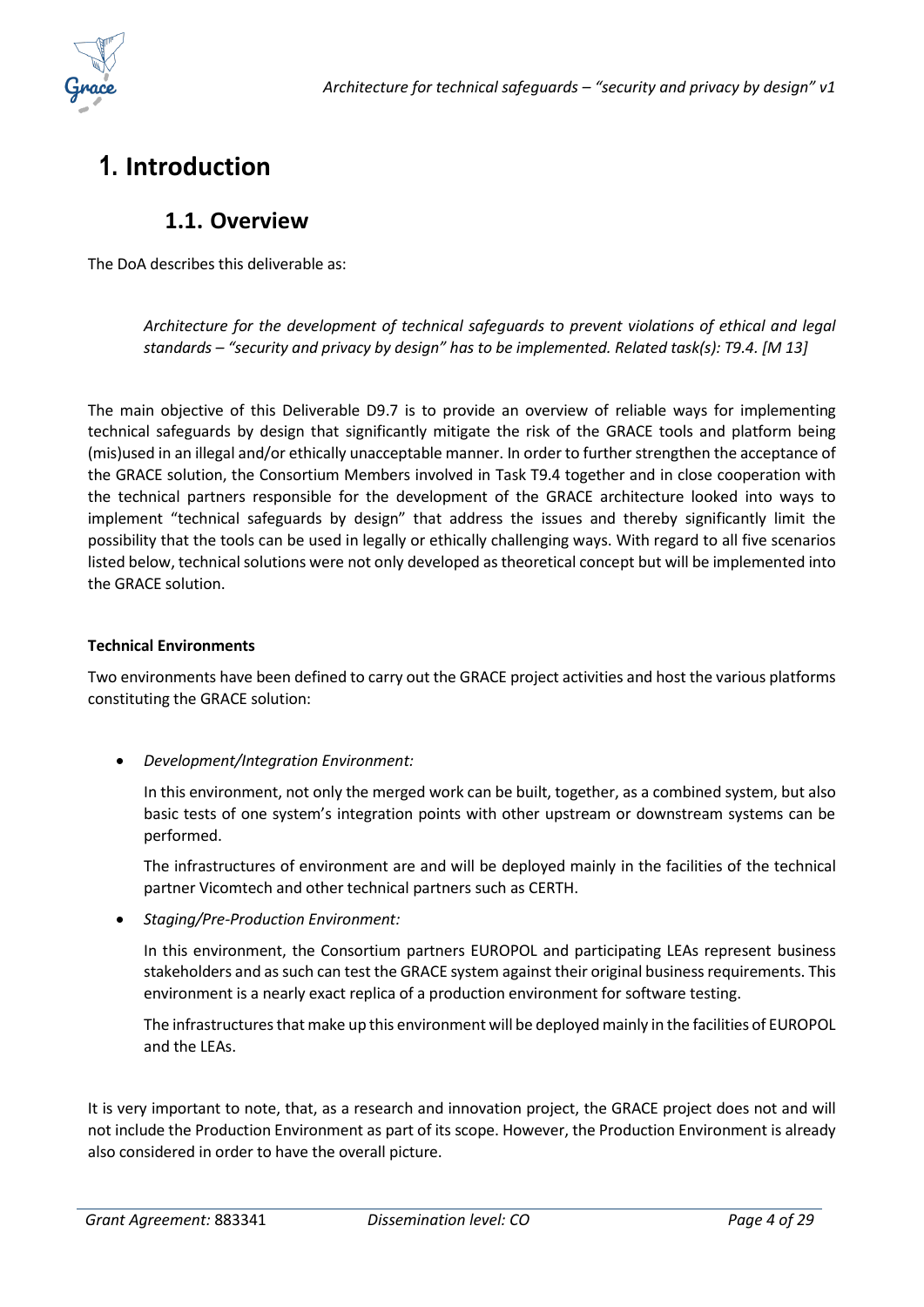

#### **Scenarios**

This Deliverable D9.7 builds upon the results of Tasks T9.1 and T9.2 that identified various ethical and legal issues of relevance during the development of the GRACE solution. This Deliverable D9.7 explains the methodology that was applied and has allowed to identify particularly five critical scenarios which require technical safeguards by design from a legal and ethical perspective:

- (i) unauthorised access (section 3. below);
- (ii) chain of custody (section 4. below);
- (iii) audit trail (section 5. below);
- (iv) bias detection (section 6. below); and
- (v) restrictions for targeted OSINT crawler (section 7. below).

#### **Aim**

At the time for submission of this Deliverable D9.7, the technical development is still at a very early stage. The purpose of this Deliverable is, therefore, not to provide a conclusive technical safeguard architecture. Instead, the focus is on providing the underlying framework for the entire process and introduce the first five technical safeguards that have already been identified at this stage of the development process. Task T9.4 is an ongoing task and, as a consequence, the work on developing the security architecture will continue until month M33. It is possible that during the continuing technical development needs for additional technical safeguards will be identified and added to the Deliverable D9.8. However, the basic concept of technical measures preventing abuse and ensuring legitimate and ethically acceptable use of the GRACE tools and platform, that is laid out in this Deliverable D9.7, will remain unchanged.

The architecture for technical safeguards ensuring compliance by design for the GRACE system during the development in the course of the project and beyond after a potential roll-out is addressed from all crucial perspectives. While this Deliverable D9.7 approaches the architecture for technical safeguards from an ethical and a legal perspective, the user perspective as well as the technical perspective are advanced in Deliverable D2.10 elaborating the *"Technical and Architecture Specifications"* of the GRACE tools and platform and in Deliverable D2.14 documenting the evolving *"Security and Auditing Mechanisms"* implemented in the entire GRACE system. The GRACE project will document the development of each, the *"Technical and Architecture Specifications"* and the *"Security and Auditing Mechanisms"* in four iterations creating the transparency necessary for an artificial intelligence (AI) system to be operated within the law enforcement ecosystem in an area as sensitive as CSEM. While Deliverable D2.10 and Deliverable D2.14 are each the first of four iterations, Deliverable D9.7 is the first of only two iterations on the *"Architecture for Technical Safeguards"*. Deliverable D9.7 provides an initial guidance for preventing violations of ethical and legal standards, while the final assessment will be reported in the second iteration of the *"Architecture for Technical Safeguards"* in Deliverable D9.8 which will be provided after the third iteration of both, the *"Technical and Architecture Specifications"* in Deliverable D2.12 and of the *"Security and Auditing Mechanisms"* in Deliverable D2.16, so that their fourth and final iteration in M40 could still be adjusted accordingly. Ultimately, all three perspectives (technical, ethical and legal) supplement each other focussing on vital aspects of a complex AI system's development.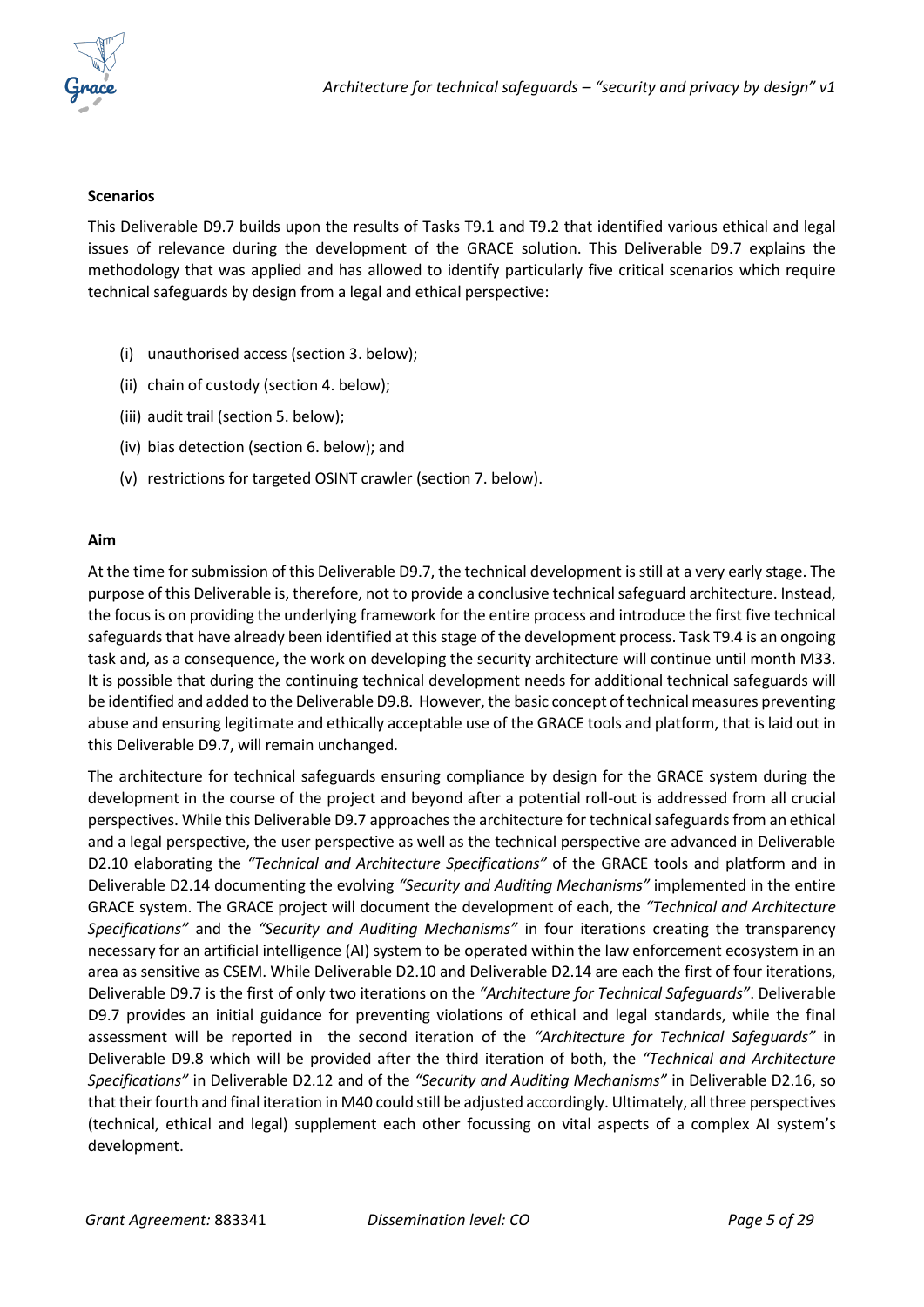

### **1.2. Relation to Other Deliverables**

<span id="page-5-0"></span>This Deliverable D9.7 is related to the following other GRACE deliverables:

#### **Receives inputs from:**

| Deliv. #          | Deliverable title                              | How the two deliverables are related                                                                                                                                         |
|-------------------|------------------------------------------------|------------------------------------------------------------------------------------------------------------------------------------------------------------------------------|
| D <sub>2.10</sub> | Technical and Architecture Specification<br>ν1 | While D2.10 approaches technical safeguards<br>from a technical perspective, D9.7 addresses<br>technical safeguards from an ethical and legal<br>perspective.                |
| D <sub>2.14</sub> | Security and Auditing Mechanisms v1            | While D2.14 approaches guidelines for technical<br>safeguards from a technical perspective, D9.7<br>addresses technical safeguards from an ethical and<br>legal perspective. |

*Table 1 – Relation to other deliverables – receives inputs from*

#### **Provides outputs to:**

| Deliv. #          | Deliverable title                              | How the two deliverables are related                                                                                                                                                                                 |
|-------------------|------------------------------------------------|----------------------------------------------------------------------------------------------------------------------------------------------------------------------------------------------------------------------|
| D <sub>2.10</sub> | Technical and Architecture Specification<br>ν2 | While D9.7 expands the technical safeguards to be<br>implemented from an ethical and<br>legal<br>perspective, D2.10 v2 will approach the technical<br>safeguards for implementation from a technical<br>perspective. |
| D <sub>2.14</sub> | Security and Auditing Mechanisms v2            | While D9.7 expands the technical safeguards to be<br>implemented from an ethical and<br>legal<br>perspective, D2.14 v2 will approach the technical<br>safeguards for implementation from a technical<br>perspective. |

*Table 2 – Relation to other deliverables – provides outputs to*

### **1.3. Structure of the Deliverable**

<span id="page-5-1"></span>This document includes the following sections:

- Section 2 outlines how the ethical and legal perspectives interrelate with the technical perspective in order to properly address the ethical and legal challenges for the GRACE system through security-bydesign technical safeguards. Highlighting the necessary interplay between ethics, law and technology (section 2.1.) the methodology applied for this Deliverable D9.7 (section 2.2.) and the results (section 2.3.) are presented which led to the critical scenarios identified (section 2.4.).
- Section 3 describes for the critical scenario of unauthorised accessto the GRACE solution the legal and ethical values at stake and provides guidance for a technical solution.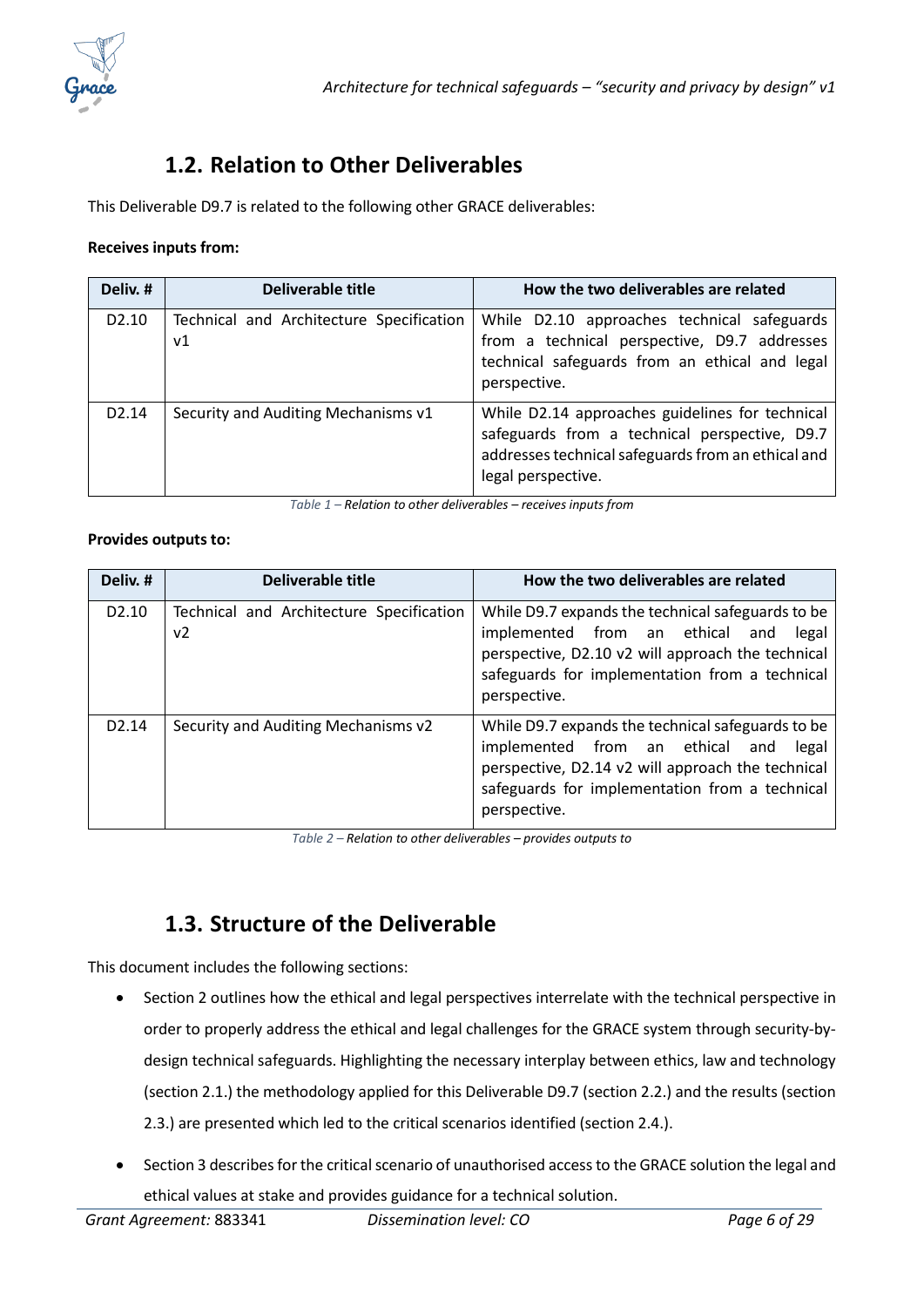

- Section 4 describes for the critical scenario of chain of custody the legal and ethical values at stake and provides guidance for a technical solution.
- Section 5 describes for the critical scenario of audit trail the ethical values at stake and provides guidance for a technical solution.
- Section 6 describes for the critical scenario of bias detection the ethical values at stake and provides guidance for a technical solution.
- Section 7 describes for the critical scenario of finding suitable restrictions for a targeted OSINT crawler the ethical values at stake and provides guidance for a technical solution.
- Section 8 presents as conclusion first a summary (section 8.1.), then an evaluation (section 8.2.) and finally the necessary future work (section 8.3.).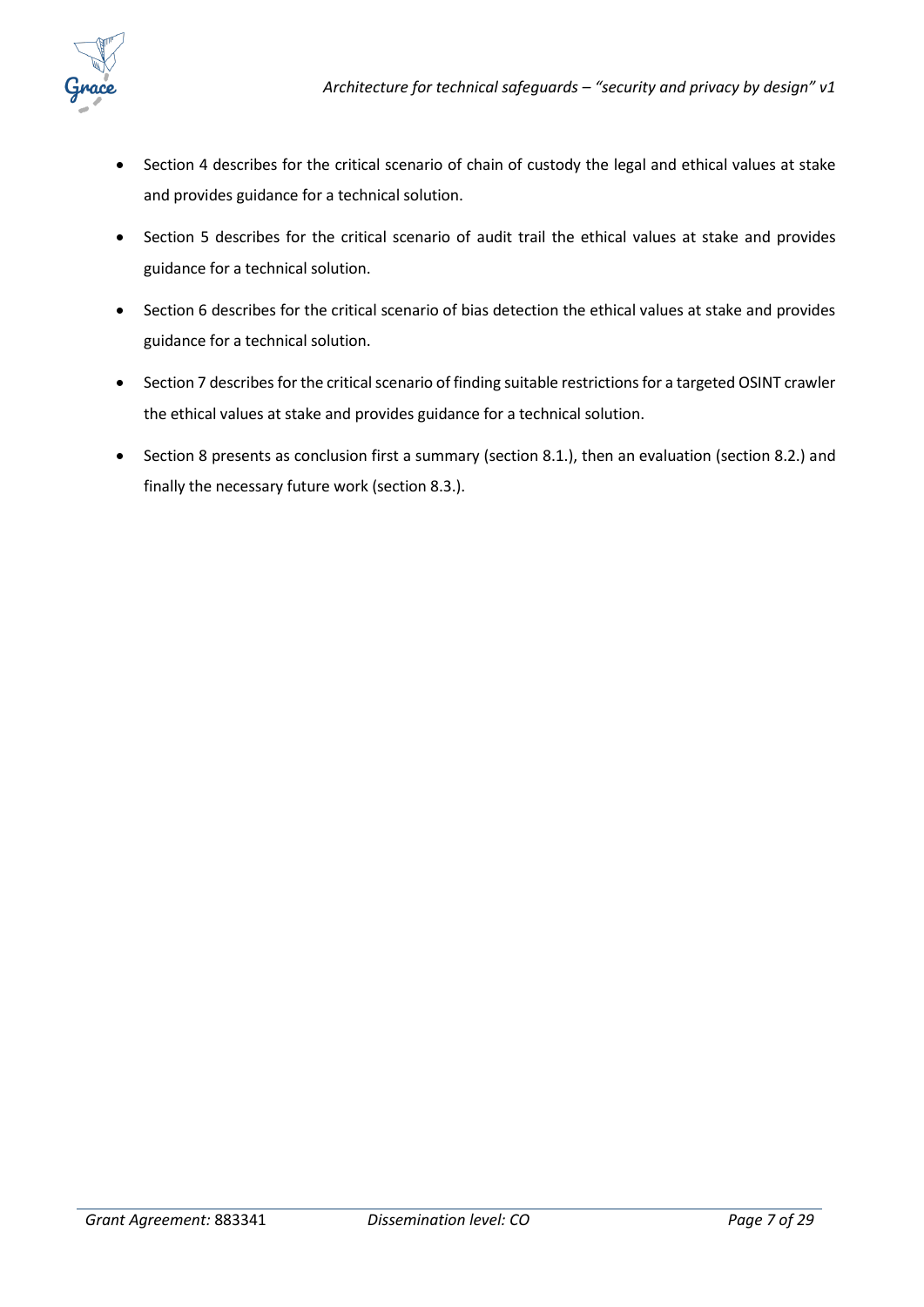

## <span id="page-7-0"></span>**2. Addressing Ethical and Legal Challenges Through Technology**

From the time of proposal up until now, it has been apparent that while the GRACE tools and platform could be powerful instruments providing unique opportunities for LEAs and through this process to society in general in the fight against CSEM, there are, at the same time, inherent risks associated with the features and advanced methods utilised. In this regard, it is important to distinguish between two reasons for concerns:

- (a) *Use:* The first category of issues is related to legitimate ethical and legal concerns. As pointed out in the Ethics Report<sup>1</sup> drafted during the initial phase of the project there are several ethical issues related to the tools and FL platform for the processing of CSEM reports envisioned as the GRACE system. Anybody familiar with AI/ML will identify the ethical challenges. Being in a position to respond to such criticism and undertaking measures to demonstrate that they have not only been identified and discussed but also addressed and mitigated by technology has been a driving factor for the technical solutions described in this Deliverable D9.7.
- (b) *Misuse:* The second category is related to the potential of intentional or unintentional misuse of the tool's functions and capacities. People with only rare and limited access to the required resources might get a wrong impression of the tools' functions, abilities and restrictions. Having technical measures in place not only indicating transparently the intended use for legitimate purposes, but also mitigating potential conflicts seems necessary to ensure proper use of the GRACE tools and platform.

The development of the guidance for technical solutions contained in this Deliverable D9.7 strongly builds on the prior work carried out under WP9. The core aim of WP9 is to identify and to analyse not only any real and potential ethical and legal implications for online investigations which involve gathering, analysing and exchanging information, but also legal considerations that need to be taken into account when developing such tools. The research carried out in this context revealed various areas in which – due to the technical capacities - an unintended operation of the tools could interfere with legal and especially ethical standards. These standards range from the requirement of a legitimate legal authorisation for using such tools to the need for protecting victims and their rights. The findings are described in the Ethics Report<sup>2</sup> and in the Legal Report<sup>3</sup>.

When designing WP9 the drafters did not consider the Ethics Report and the Legal Report to be the final output. The aim of WP9 is not only to deliver research going beyond state-of-the-art with regard to automated investigations. The purpose of the research is also to ensure that potential legal, ethical and societal issues can be addressed during the process of developing the tools. In this regard, the driving idea for Deliverable D9.7 is to raise awareness of these issues among developers, on the one hand, and to provide the scientific basis for a discussion about suitable technical solutions addressing these issues within the design process. As a result, the GRACE tools and platform will be deeply rooted in the developers' shared believe that "security/safeguards by design"<sup>4</sup> can strengthen the acceptance of the tools and platform.

<sup>&</sup>lt;sup>1</sup> Ethics Report, Deliverable D9.1.

<sup>2</sup> Ethics Report, Deliverable D9.1.

<sup>&</sup>lt;sup>3</sup> Legal Report, Deliverable D9.3.

<sup>4</sup> Regarding the principle "security by design" in software development see: *Othmane/Jaatun/Weippl*, Empirical Research for Software Security, 2018.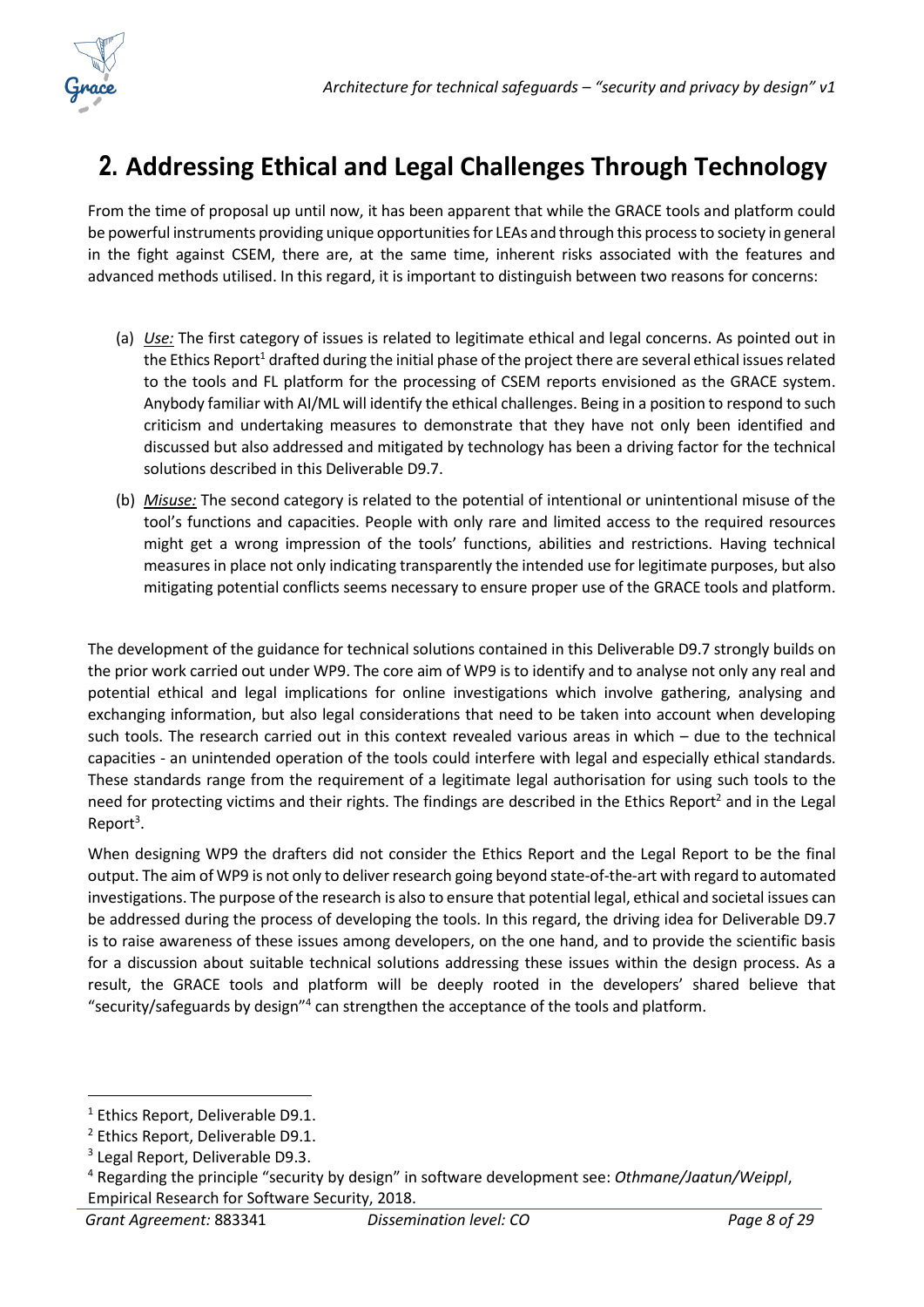

Against this background, the findings in the WP9's Ethics Report and Legal Report as well as the results of a red teaming exercise<sup>5</sup> have been combined to establish a solid foundation for developing realistic case scenarios. Because the Legal Report in Deliverable D9.3 was finalised only a month before this Deliverable D9.7 has to be submitted, the scenarios presented here seem to draw more from the ethical perspective. A more fundamental reason for the predominant focus on the ethical perspective is that the awareness of ethical values usually emerges well before any safeguards for their guarantee are established as legal obligations and/or as technical standards. A case in point is the evolution of ethical guidelines for trustworthy AI having started with ethical frameworks and guidelines issued by public, private or academic organisations,<sup>6</sup> and the "Ethics Guidelines for Trustworthy AI" elaborated by the AI H-LEG, $^7$  leading to the European Commission's Proposal for a Regulation laying down harmonised rules on artificial intelligence (Artificial Intelligence Act)<sup>8</sup> from the legal perspective and the standards related to AI systems suggested by the IEEE Standards Organisation,<sup>9</sup> from the technical perspective. So far, five scenarios have been identified:

- 1) unauthorised access (section 3. below);
- 2) chain of custody (section 4. below);
- 3) audit trail (section 5. below);
- 4) bias detection (section 6. below); and
- 5) restrictions for targeted OSINT crawler (section 7. below).

The Consortium Partners involved in WP9 are tasked to develop technical solutions that address these issues by providing state-of-the-art preventive measures to hinder or mitigate legal and ethical violations and, as a minimum, create unalterable records that allow for retrospective auditing. The sections  $3. -7$ , below provide background information describing the scenarios as well as the proposed solutions.

### **2.1. General Observation**

<span id="page-8-0"></span>This Deliverable D9.7 describes the technical solutions to prevent and mitigate misuse of the GRACE tools and platform. Although technology has a great potential to prevent misuse of a tool and is rightly considered a major factor in any prevention regime, it is important to highlight that technical solutions are limited. By far not every misuse can be identified and prevented by technology. Therefore, the third issue ("audit trail" emanating from the fear of an inability to reconstruct abusive behaviour) had to be added to the list.

 $5$  See section 2.2(a) and 2.3. below.

 $6$  Ranging from mere recommendations over voluntary commitments up to binding policies, see section 2.4 of Deliverable D9.1.

 $7$  Also not (yet) binding, see section 2.5 of Deliverable D9.1; AI H-LEG, "Ethics Guidelines for Trustworthy AI", 8 April 2019, https://ec.europa.eu/newsroom/dae/document.cfm?doc\_id=60419.

<sup>&</sup>lt;sup>8</sup> Commission, Proposal for a Regulation of the European Parliament and of the Council laying down harmonized rules on artificial intelligence (Artificial Intelligence Act) and amending certain Union legislative acts, COM(2021) 206 final, 21 April 2021.

*Grant Agreement:* 883341 *Dissemination level: CO Page 9 of 29* <sup>9</sup> IEEE Standards Association, "IEEE portfolio of AI systems technology and impact standards and standards projects", available at: https://standards.ieee.org/initiatives/artificial-intelligence-systems/standards.html.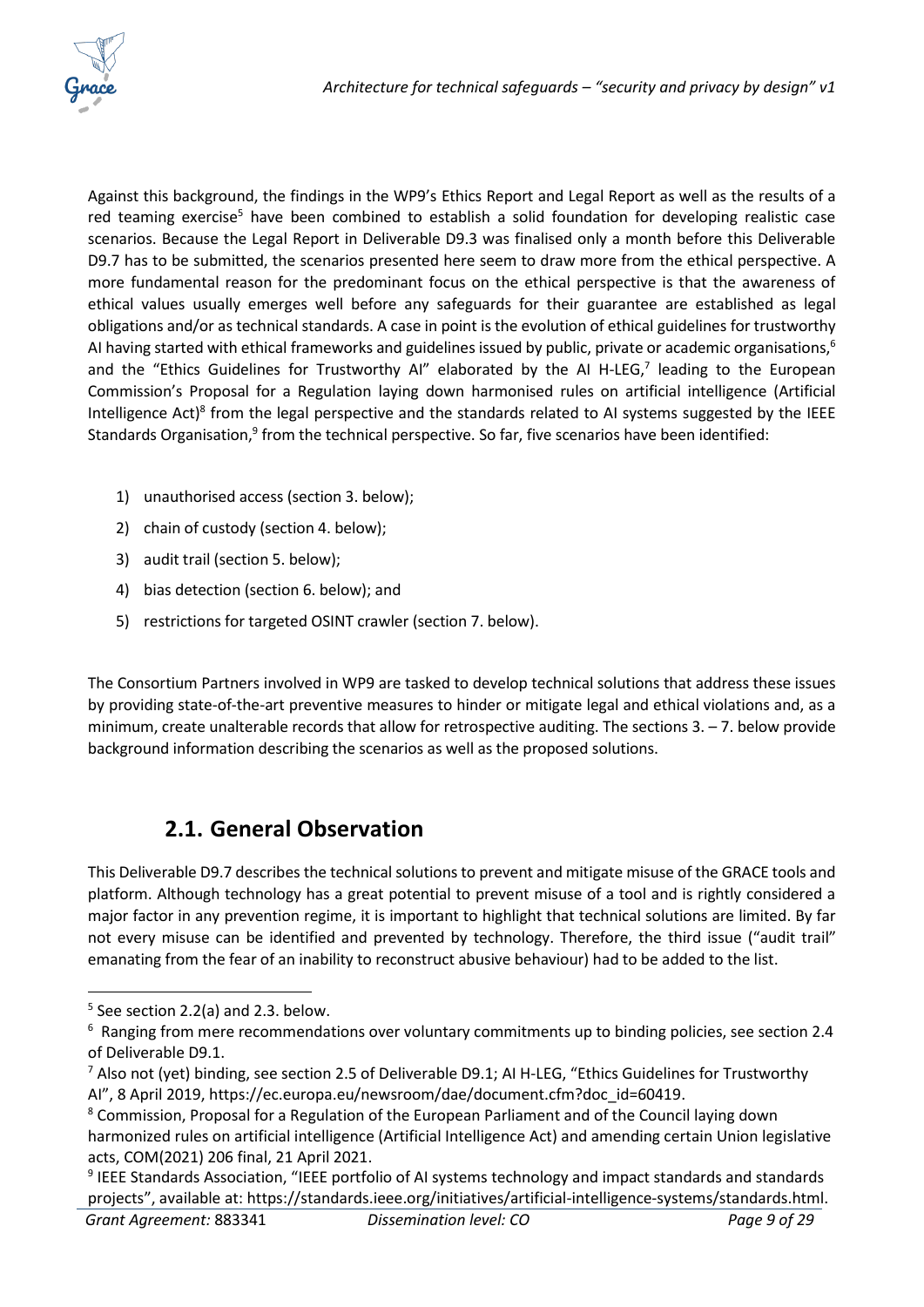

Having technical solutions in place enabling retrospective audits will help mitigating those scenarios in which technical prevention measures are insufficient to prevent a misuse of the technology and can only mitigate. It is equally important to emphasise that technical prevention/mitigation measures are neither discussed nor implemented out of a lack of trust in the work of LEAs. Rather, the concept of technical prevention/mitigation measures is aimed to increase the trust of the broader society in LEA's and their use of such tools.

### **2.2. Methodology**

<span id="page-9-0"></span>When designing the work plan establishing the architecture for technical safeguards, the working group in charge decided to undertake a three-step approach:

- (a) The initial step was a red teaming exercise. Red teaming describes the methodology to challenge concepts and set mines related to certain issues.<sup>10</sup> Military forces use this methodology for decades.<sup>11</sup> This approach was undertaken to ensure that potential issues can be identified and are not neglected just because team members are solely focused on the constructive development of an underlying solutions.
- (b) The second and crucial step was a careful counter-evaluation of existing technological deliverables focusing on legal and ethical aspects (as outlined in the Legal Report<sup>12</sup> and the Ethical Report<sup>13</sup>) as well as on the documentation of technology, especially in Deliverables D2.10 and D2.14, in an effort to identify possible issues that had not been identified in the course of the red teaming exercise.
- (c) The final step will be the development of technical solutions based on the issues identified in both previous steps.

## **2.3. Results of the Red Teaming Exercise**

<span id="page-9-1"></span>The red teaming exercise was designed and carried out by a team frequently tasked with carrying out such exercises in the field of ethics and legislation.<sup>14</sup> While usually such exercise is carried out by involving other contributing Consortium Members, COVID-19 restrictions did not allow such broader integration and the exercise was carried out by CRI members only. For the purpose of carrying out step one (see 2.2.(a) above), the team created two teams – a red team and a blue team. The task of the red team was to identify any

<sup>&</sup>lt;sup>10</sup> With regard to the concept of red teaming see: *Herman/Frost/ Kurz*, Wargaming for Leaders. 2009; *Sabin*, Simulating War, 2012; *Lauder*, Red Dawn: The Emergence of a red teaming capability in the Canadian Forces, Canadian Army Journal, Vol. 12.2, 2009; *Longbine*, Red Teaming: Past and Present, 2008; *Wood/Duggan*, Red Teaming of Advanced Information Assurance Concepts, DARPA Information Survivability Conference and Exposition, 2002. DISCEX 00 Proceedings, Vol. 2, page 112 et.seq.

<sup>11</sup> See in this regard: *Longbine*, Red Teaming: Past and Present, 2008. *Lauder*, Red Dawn: The Emergence of a red teaming capability in the Canadian Forces, Canadian Army Journal, Vol. 12.2, 2009, page. 28.

<sup>&</sup>lt;sup>12</sup> Legal Report, Deliverable D9.3.

<sup>&</sup>lt;sup>13</sup> Ethics Report, Deliverable D9.1.

<sup>14</sup> Regarding the use of red teaming in the field of legislation see: *Gercke*, Red Teaming Approaches for more effective legislative drafting?, Computer und Recht 2014, page 344 et seq.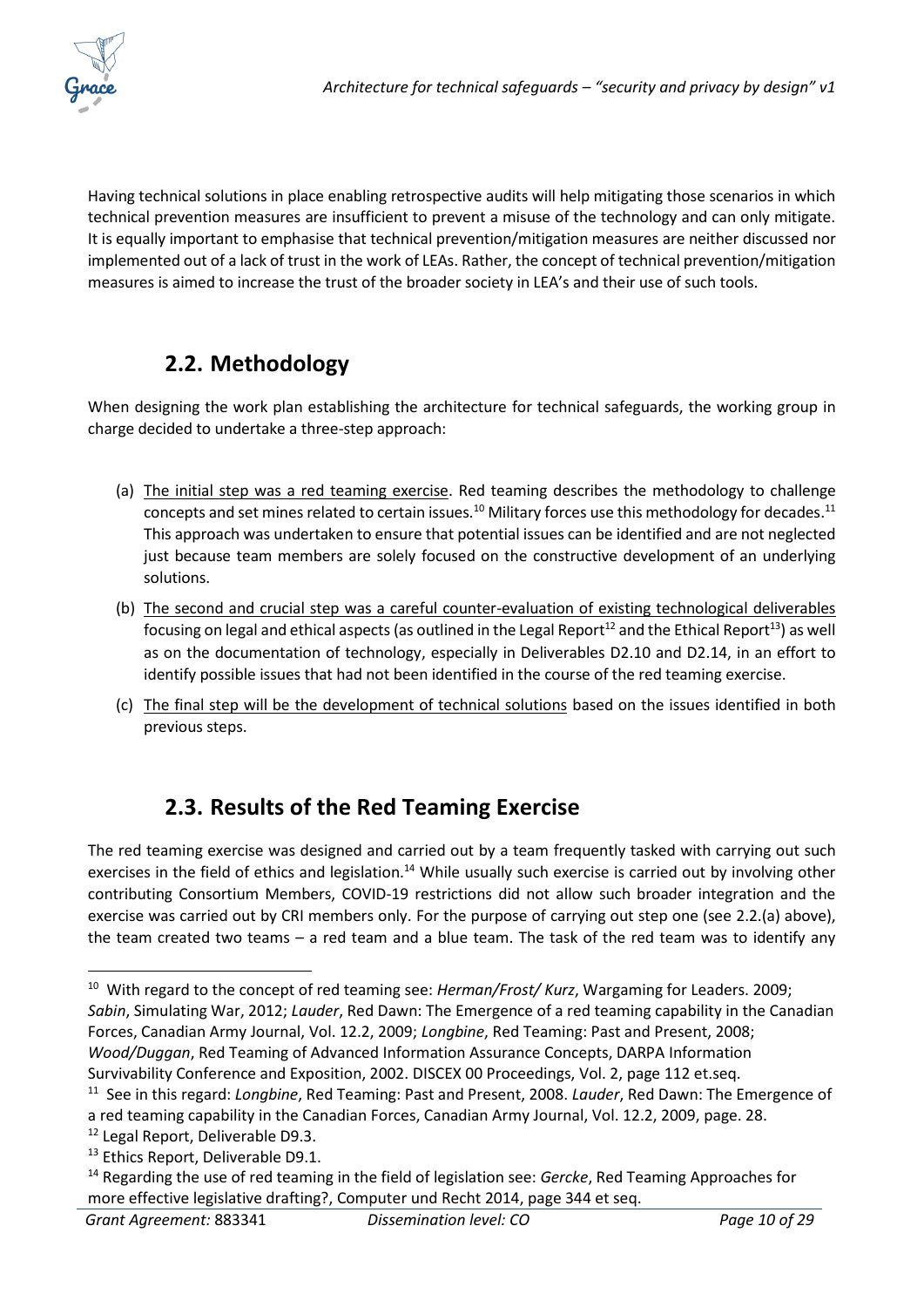criticism, weaknesses and areas how the tool could be misused in a way that could lead to a violation of legal and ethical standards and consequently prompt legitimate criticism. The task of the blue team was to anticipate criticism and develop concepts for technical solutions which address the anticipated issues of the GRACE tools and platform. The exercise was carried out over two days and led to an initial list of three areas in which challenges had the potential to be addressed through technical measures. It is a sign of the effectiveness and usefulness of such an approach, that the final list of topics covered in this Deliverable D9.7 is largely identical with those topics identified in the initial process. One issue (restrictions for targeted OSINT crawler) was added at a later stage to address potential abuses that seem preventable by technical measures.

### **2.4. Identification of Critical Scenarios**

<span id="page-10-0"></span>A key focus of the GRACE project is to ensure and maintain ethical and legal compliance of the entire project. For that purpose, all participants of the project have to cooperate and exchange useful findings so that these can be born in mind for the course of the project and allow suitable pre-emptive measures tackling all issues raised from a legal and an ethics perspective.

In general terms, it is vital that appropriate procedural safeguards are designed and built into the GRACE solution. This is a fundamental element of the lawfulness requirement of Art. 8 ECHR<sup>15</sup> and is also a matter of common sense. Procedural safeguards include

- (a) audit capability,
- (b) recording of investigations, and
- (c) the facility to set time-limits for the retention and destruction of information.

The European Court of Human Rights (ECtHR) has stated that "it would be entirely contrary to the need to protect private life under Article 8, if the Government could create a database in such a manner that the data in it could not be easily reviewed or edited, and then use this development as a justification to refuse to remove information from that database."<sup>16</sup> Guided by this approach, its seems helpful to distinguish between "*ordinary issues*" and "*capital issues*":

- (i) Whereas "*ordinary issues*" merely create an awareness of the ethical value underlying important decisions made for and during the development of the GRACE tools and platform,
- (ii) "*capital issues*" pose serious threats to the legality and societal acceptability of the GRACE project as well as later use of the tools and platform developed by the GRACE project.

Because of their inherent nature and far-reaching dangerous capacity, "*capital issues*" require technological countermeasures to be built into the GRACE tools and platform preventing their unethical and illegal use.

 $15$  European Convention for the Protection of Human Rights and Fundamental Freedoms (ECHR; as amended by Protocols Nos. 11 and 14 and supplemented by Protocols Nos. 1, 4, 6, 7, 12 and 13), 4 December 1950.

<sup>16</sup> ECtHR, *Catt v United Kingdom*, judgment of 24 January 2019 at paragraph 127.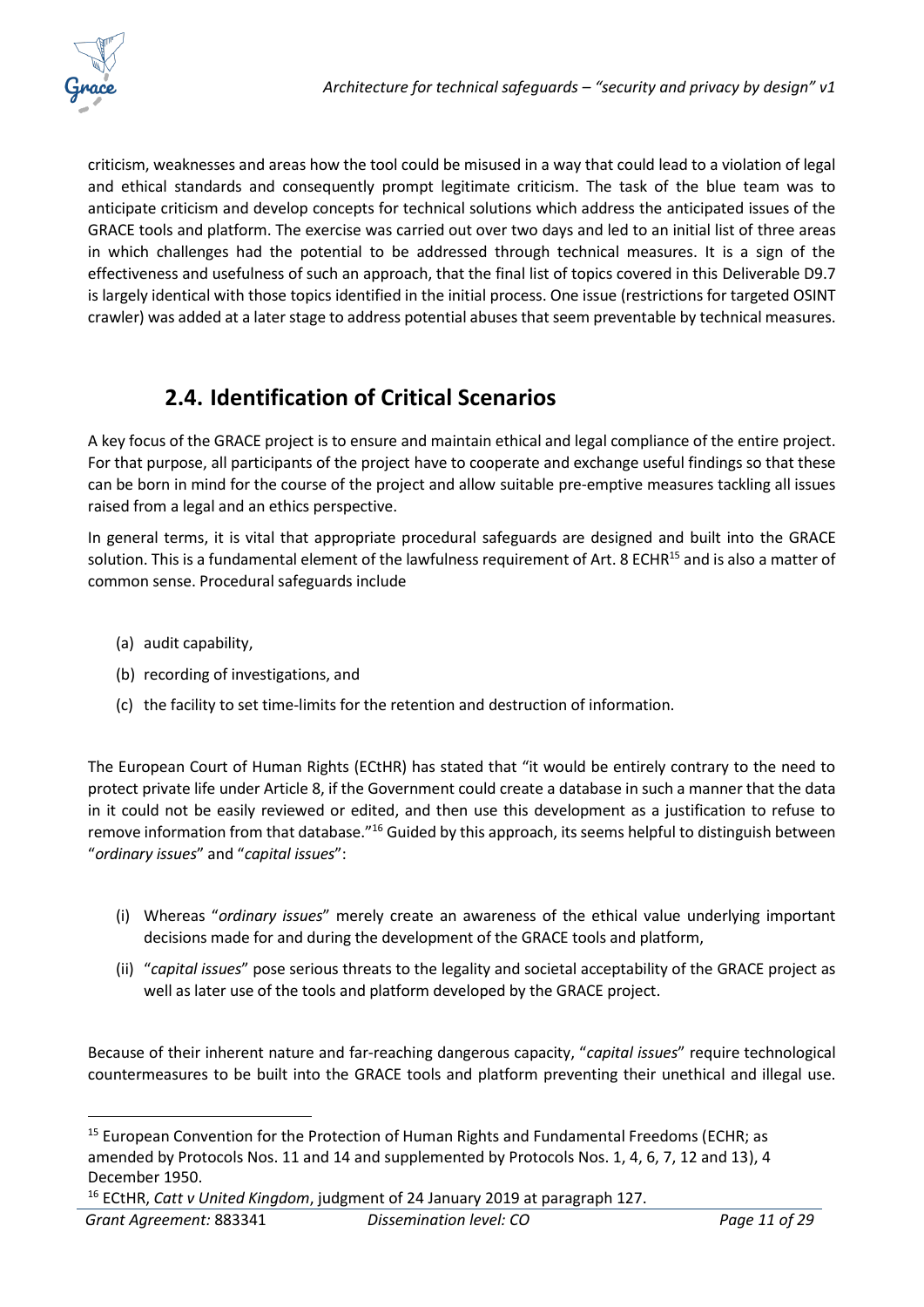

Accordingly, when a "*capital issue*" has been identified, not only every partner of the GRACE Consortium involved with a specific deliverable entailing the "*capital issue*" but also the entire project have to react and support suitable technological countermeasures in an effort to keep the capital legal, ethical and/or societal risks at bay. If at all possible, technical safeguards and solutions are expected to be developed and integrated in the functionality of the respective GRACE tool as well as the entire GRACE platform in order to comply with the highest ethical standard required for a project like GRACE.

Against this background, five *"capital issues"* have been identified so farto which the participants of the GRACE project have to react to and adjust the respective functionalities. These *"capital issues"* are critical not only for developing helpful functionalities of the GRACE tools and platform, but also for avoiding unwanted complications or hindrances of the intended (commercial) exploitation of the GRACE tools and platform.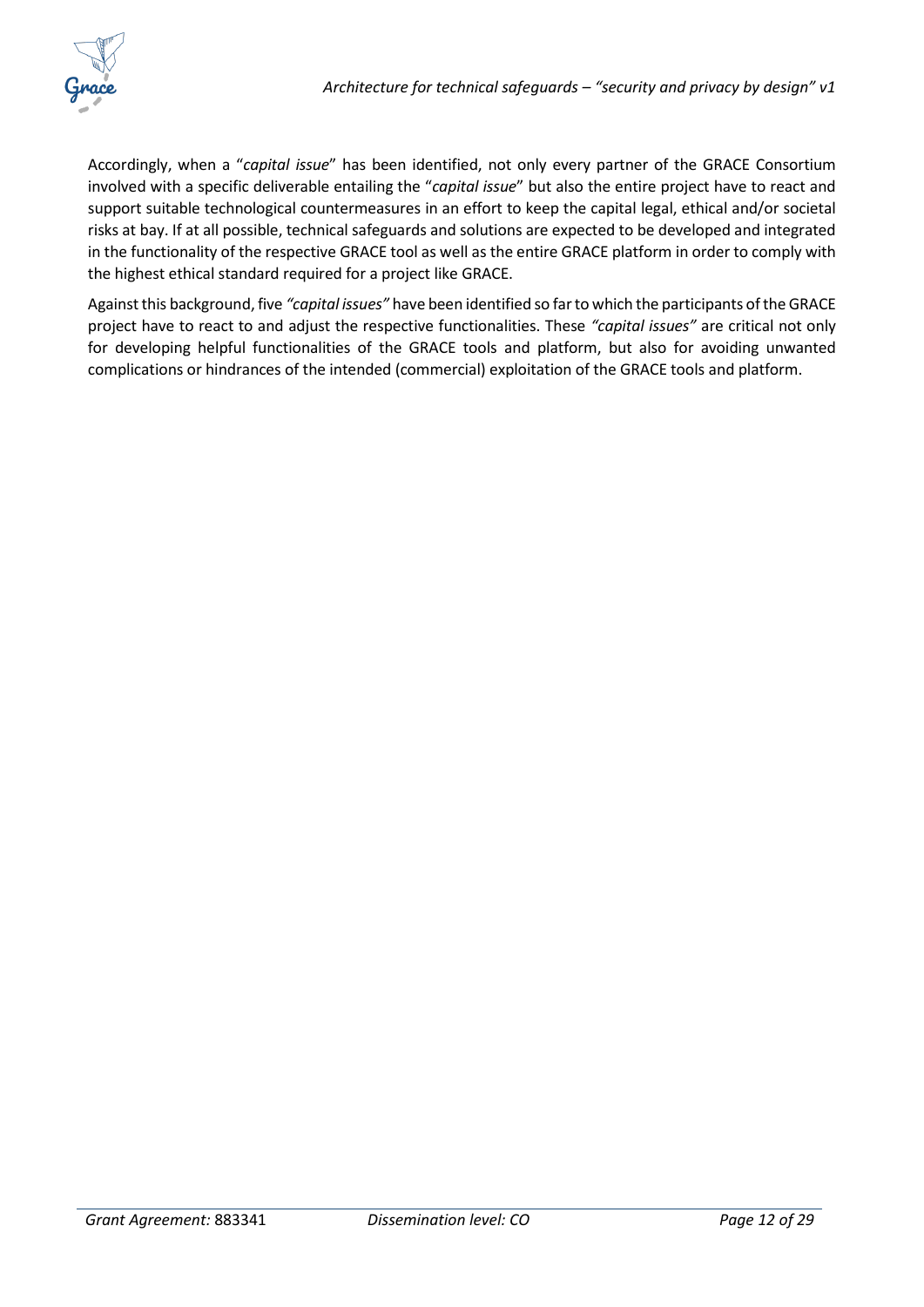

## <span id="page-12-0"></span>**3. Unauthorised Access**

The use of the GRACE tools and platform involves a large-scale analysis of CSEM data. Therefore, access to the functionalities of the GRACE tools and platform has to be guarded at every possible level. Only the highest level of security can ensure that the GRACE tools and platform properly assist LEAs by automating necessary and proportionate data analysis.

### **3.1. Legal Issues at Stake**

<span id="page-12-1"></span>CSEM is one of the most regulated areas of illegal content with broad international consensus that the harm of such material is so substantial, that it requires extensive criminalisation. The applicable international and regional frameworks do not include any specific exemption from criminal liability for individual LEA officers or researchers.<sup>17</sup> In order to prevent criminal liability for interacting with CSEM, the GRACE system has to ensure that only LEA officers and researchers gain access to it for whom national law provides an exemption from criminal liability for their respective activity. In this case it is important to underline that not even all LEA officers are authorised to access such material. As a consequence, the status "LEA officer" alone is not a suitable access condition.

#### **3.2. Ethical Values at Stake**

In addition to the legal issues, the ethical dimension of preventing harm necessitates adequate data governance which includes monitoring the processing and access protocols.<sup>18</sup> Considering the envisioned pivotal role in coordinating law enforcement's response to CSEM reports, the GRACE system has to be protected against vulnerabilities allowing them to be exploited by adversaries. Security measures need to prevent unauthorised entities as much as possible from gaining access to the GRACE tools or platform and/or tampering with the data of the CSEM reports.

### **3.3. Technical Solution**

<span id="page-12-2"></span>The mitigation of risks concerning unauthorised access and use of data has already been identified and addressed under the heading of information security in Deliverable D2.14.<sup>19</sup> In this regard, the technical perspective is aligned with the ethical and legal perspective, so that it is appropriate to reiterate here three of the guiding general security principles highlighted there which are key to a technical solution preventing unauthorised access to the GRACE tools and platform:<sup>20</sup>

• *"Least privilege: Only the minimum possible privileges should be granted to a user, or a process for accessing a resource.*

<sup>&</sup>lt;sup>17</sup> See section 2. Of Deliverable D9.3.

<sup>&</sup>lt;sup>18</sup> See section 3.3 of Deliverable 9.1.

<sup>&</sup>lt;sup>19</sup> See section 3.2 of Deliverable 2.14.

<sup>&</sup>lt;sup>20</sup> See section 3.2.1. of Deliverable D2.14.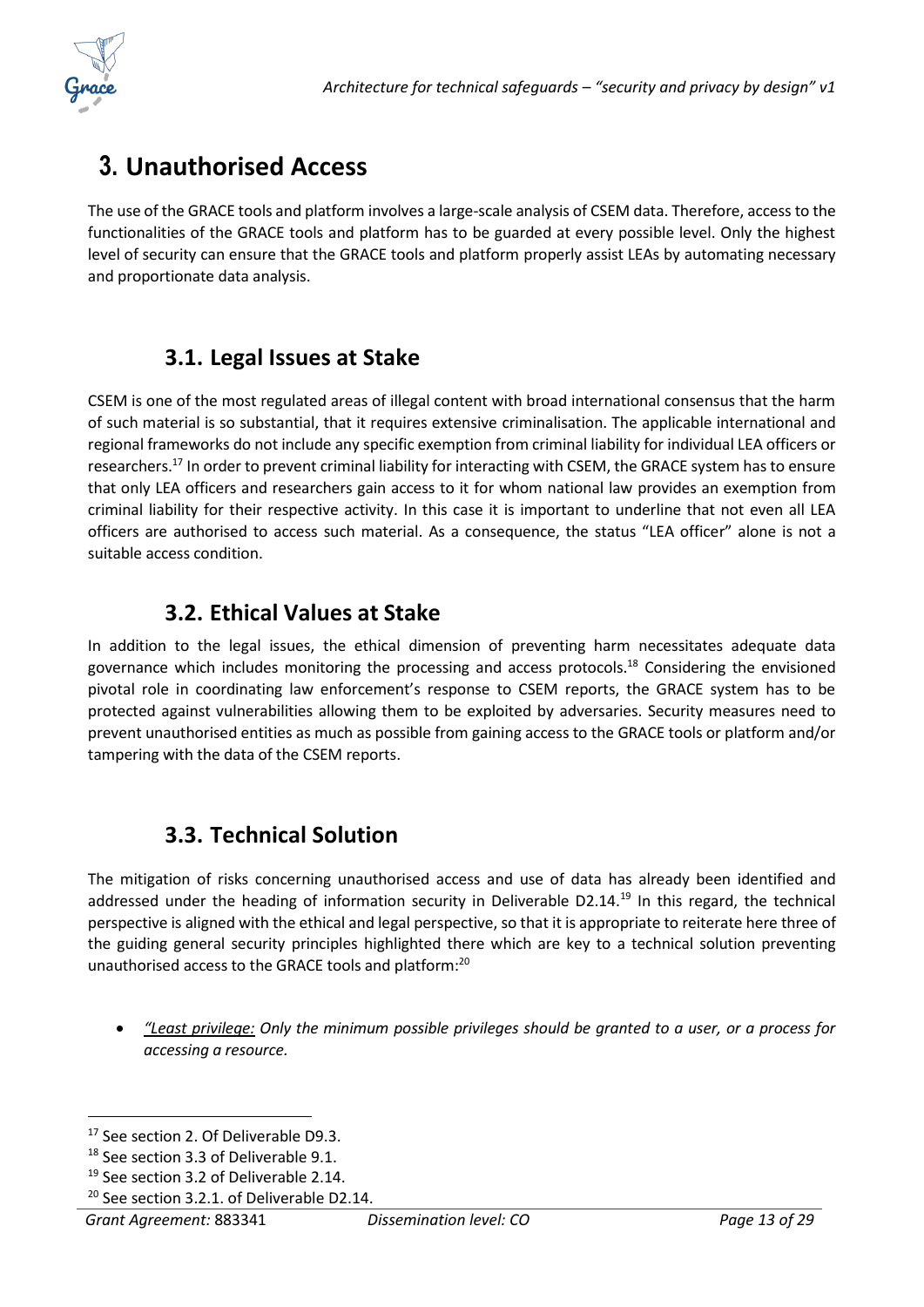

- *Need to know: Access to information shall be restricted to those who have the need to know regardless of their security clearance.*
- *Defence in depth: Using layers of security increases the level of effort required by an attacker to gain unauthorised access to a system or application. In the event one security control fails or is compromised, another security control should prevent the exposure of information or an information system."*

Further, Deliverable D.2.14 has also already established the following fundamental requirements concerning access control:<sup>21</sup>

*"Access control aims to ensure that data and functionality are accessed only by authorized users for the legitimate purposes of performing their business tasks, by providing a set of guidelines on how to manage users, access, etc.*

- *Authentication: access to GRACE components must be done only after authentication.*
- *Authorisation: application level authorisation must be enforced to ensure GRACE functionality and data access are restricted in line with the authorisation rules which will be agreed.*
- *Principle of least privilege: users/programs/processes should make use of the minimum privileges possible in order to perform their tasks.*
- *User registration process: there will be a clear process where new user accounts will be created.*
- *Deactivation and deletion of user accounts: unnecessary user accounts are removed.*
- *User accounts: all users will make use of personal accounts in order to access the GRACE platform.*
- *User roles: users are only allowed to use the GRACE platform within the scope of the permissions and rights allocated to the role, which has been assigned to the user by the platform/sub-site manager.*
- *User privilege management: constrain the allocation of privileges to users and applications to that required to perform the business function. Review the allocated privileges periodically and revoke privileges when no longer needed.*
- *Password policy: enforce password complexity requirements established by policy or regulation. Authentication credentials should be sufficient to withstand attacks that are typical of the threats in the deployed environment (e.g., requiring the use of alphabetic as well as numeric and/or special characters).*
- *Session management: ensure proper configuration of session parameters across all component (timeout, session id generation, auditing, etc).*
- *Logging: all user actions must be logged".*

#### **Implementation**

At the current stage of the GRACE project, the Development Environment has already been implemented and made available to technical Consortium partners to carry out the tasks described in section 1.1. above. The Development Environment is located in the facilities of the technical Consortium partner Vicomtech. All the

<sup>&</sup>lt;sup>21</sup> See section 3.2.2. of Deliverable D2.14.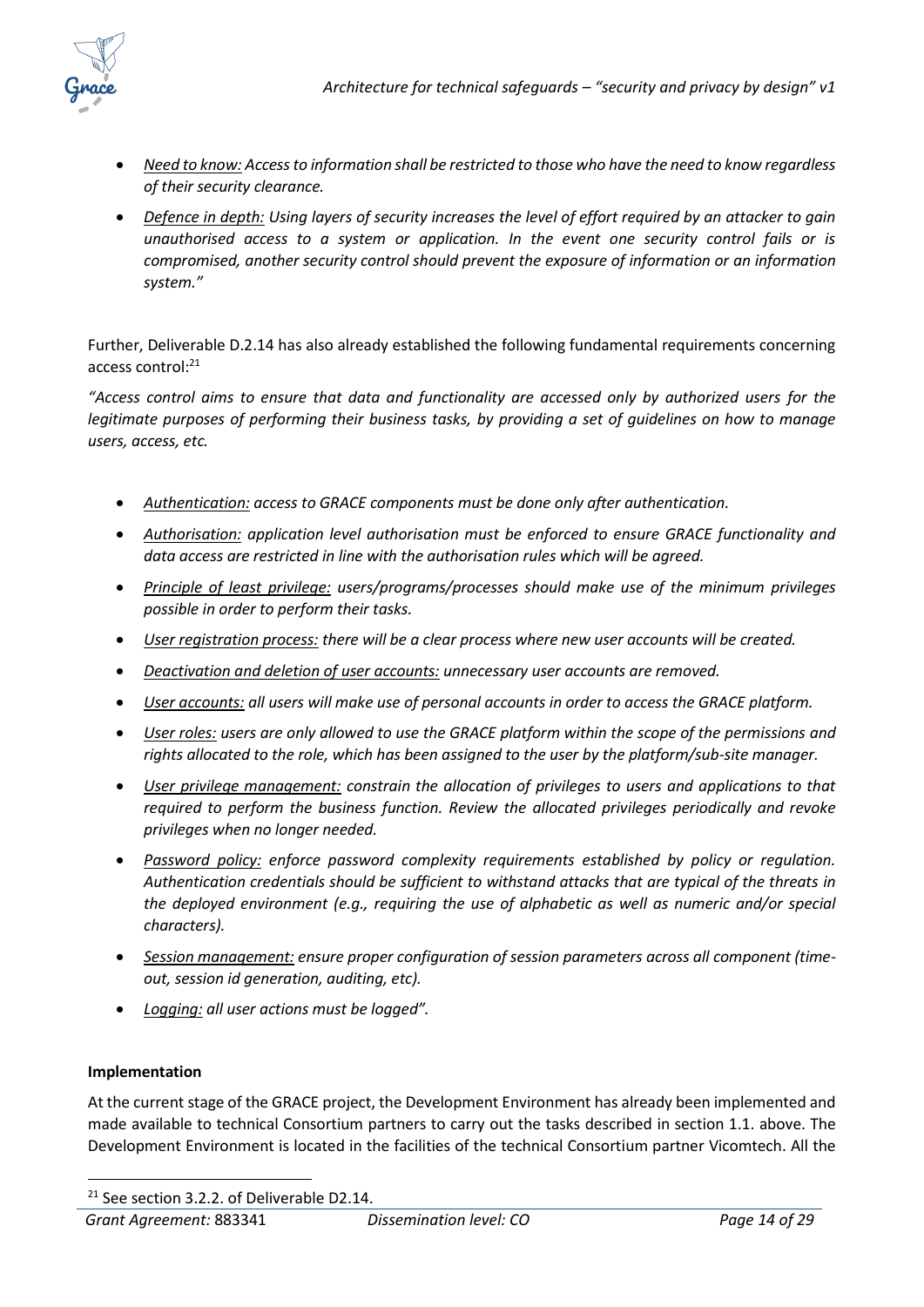devices are inside a *virtual private network* (VPN) completely independent of any other Vicomtech business network and isolated from any external connection. In order to ensure only GRACE project researchers can access the resources within this VPN, a firewall has been deployed that can only be surpassed by users previously accredited by Vicomtech's IT team using each individual's private and personal credentials. If any of the services deployed within the VPN requires exposing an external connection to the internet for nonaccredited users to access a specific functionality (e.g. user interface of the federated learning platform), a perimeter subnet (DMZ) has been enabled, isolating the exposed service from the rest of the private network and thus adding an extra layer of security.

#### **Strategy**

Fully aware of the legal and ethical issues at stake, <sup>22</sup> the main objective of the separating the *Development Environment* from the *Staging Environment*<sup>23</sup> is the control of access to the data of CSEM reports.

To ensure comprehensive compliance by design with these security and privacy protocols, in no case access to CSEM data will be granted in the *Development Environment*. Therefore, the security and privacy by design strategy is based on the fact that the various platforms of the GRACE system will be fully integrated and tested in the *Development Environment* until a high level of confidence is achieved that the different components are functional based on the GRACE project requirements. Only once this level of compliance has been achieved and verified, the various platforms will be deployed in the *Staging Environment* under the supervision of the Consortium partners EUROPOL and participating LEAs in order to access their CSEM data.

In the *Staging Environment*, access to CSEM data will be restricted, controlled and partial to create and train machine learning models that are as accurate and reliable as possible, in order to achieve all objectives set out for the final stage of research and development in the course of the GRACE project. During the training process of new machine learning models, the requirements regarding access control (and data privacy) will remain by design. For this purpose, a Federated Learning platform is being developed, capable of training a machine learning model by bringing the model to the data for training, and therefore without requiring direct access to the CSEM data for GRACE researchers.

#### **The Federated Learning Approach**

*Federated Learning* (FL) provides a structure for decomposing the overall *Machine Learning* (ML) work-flow into the approachable modular units. The GRACE project aims to provide an EU-wide FL platform that will exploit the available infrastructure to train *Neural Network* (NN) models.

In the *Development Environment*, the key design principles and beneficial characteristics for the GRACE FL platform are:

- (i) Design of a suitable FL programming environment that enables the development and application of ML tools;
- (ii) Efficient handling of FL network security, privacy and legal aspects, where initially requirements related to data privacy, security, exchange, integrity and controlled/authorised access to the data by each stakeholder in a federated topology are investigated and subsequently a corresponding access scheme satisfying them will be implemented; and

<sup>&</sup>lt;sup>22</sup> See sections 3.1. and 3.2. above.

<sup>&</sup>lt;sup>23</sup> See section 2.1. above.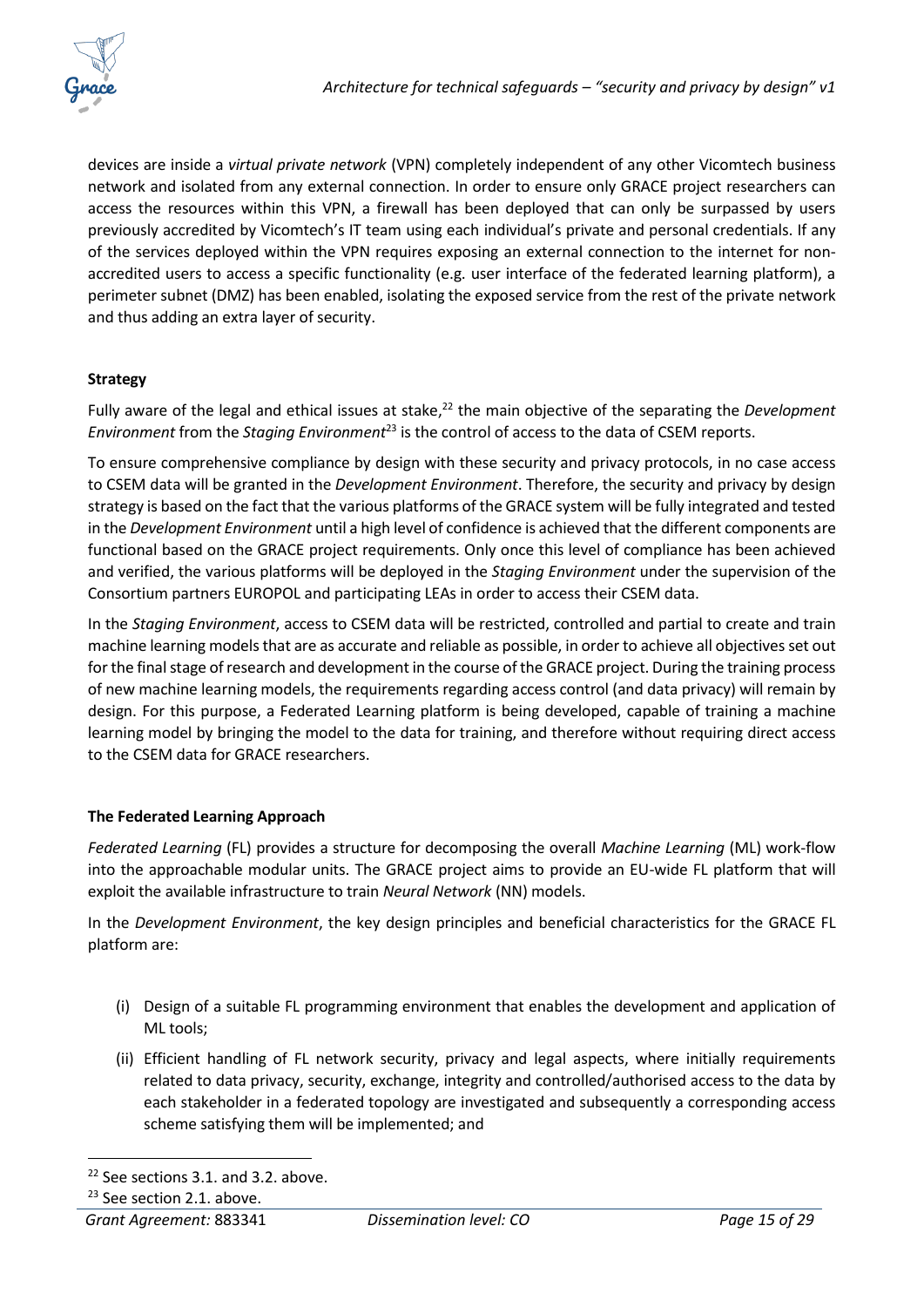(iii) Design of knowledge aggregation strategies for federated systems, where efficient and effective methodologies are developed that guarantee convergence and robustness of the FL system as well as communication efficiency between the nodes and the aggregator, ensuring the minimal data transfer between the nodes and the central server.

Concerning the *Staging Environment*, one of the primary attractions of the envisaged GRACE FL platform is that it provides an effective implementation of the fundamental principle of *data minimisation*. <sup>24</sup> The benefits of this approach include not only an enhanced privacy for all participating users of the GRACE solution, but also a by-definition privacy-preserving approach:

*Data Minimisation:* The CSEM raw data processed by a user never leaves the local device on a LEA's premises (*MS node*), and only updates to models (e.g., gradient updates) which are sent to the *master node*, enabling the processing of data in the premises of the data owners.

In particular, the GRACE FL platform will follow a distributed processing paradigm according to which CSEM raw data (e.g. images and audio samples) is processed locally by each participating LEA as data owner (*MS node*) and contributes to the development of a *global network node model* by computing updates, using the CSEM data which is available only locally. It is critical to highlight that according to the adopted FL methodology no actual CSEM data is exchanged among the *network nodes(NN)*. Rather, the *master node* (EUROPOL) collects the updates from all distributed sources (= *MS nodes*) and combines them in a *global NN model* for each targeted functionality (or data type). These model updates transferred through the network are more focused on the learning task at hand than on the CSEM raw data (i.e. they contain strictly no additional information about the user (= *MS node*), and, therefore, are typically significantly less in size compared to CSEM raw data), and the individual model updates only need to be held ephemerally by the server. However, the capability of maintaining a customised version of each tool/NN at every node will be provided. By applying the FL approach to the challenge of optimising analysis and information flow, the GRACE solution enables cooperation between LEAs by improving their own capabilities and harnessing experiential knowledge.

#### **Preventing Model Inversion and Reconstruction**

Deep Neural Network architectures like the one of the GRACE FL platform represent also a form of memory mechanism, incorporating high-level and compressed representations of the input/training data stored within their weights. This aspect creates a vulnerability to attacks aiming for model inversion or reconstruction by attempting to reverse-engineer parts of the training data from the algorithm weights on decentralised nodes. This form of attacks can create severe data leakage and enable possible access to the original data by third parties.

Against this attack vector, FL provides an innovative and efficient infrastructural approach to security, especially if additional measures were adopted. In this direction, *differential privacy* is a promising framework that randomises part of a mechanism's behaviour to protect its content. For the scenario of the GRACE FL

<sup>&</sup>lt;sup>24</sup> Note that Art. 4(1)(c) Directive (EU) 680/2016 requires that processing shall be adequate, relevant and "not excessive" in relation to the processing purposes, while Art.  $5(1)(c)$  GDPR and Art.  $28(1)(c)$  Europol Regulation require adequate, relevant and "limited to what is necessary" in relation to the processing purposes.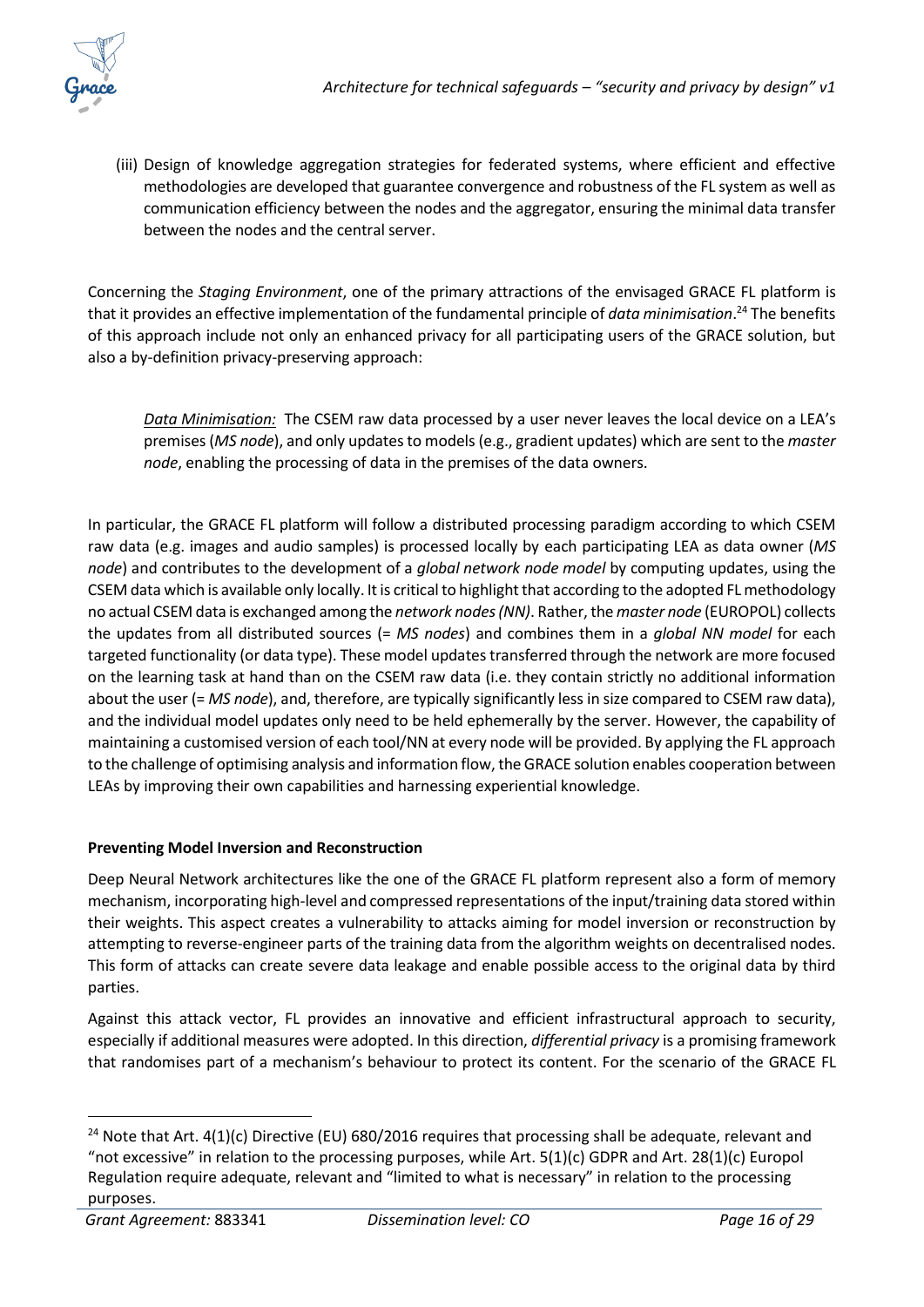

platform, the mechanism is identified as the learning algorithm.<sup>25</sup> The motivation behind adding randomness to a learning algorithm is to make it impossible to reveal behaviour aspects that correspond either to the model and the learned parameters, or to the training data. Without adding any such randomness, adversaries could claim answers either regarding the parameters that are required for the learning and convergence procedures on standard datasets, or regarding the probabilities in which the learning algorithms will choose parameters within a set of possible learning parameters for a specific dataset. The implementation of differential private techniques is capable of eliminating this risk. Generally, *differential privacy* may be separated into *Local Differential Privacy* (LDP), and *Global Differential Privacy* (GDP):

- **Local Differential Privacy** (LDP) allows statistical computations by simultaneously protecting the individual users' privacy. Additionally, LDP ensures that no trusted party is required, since the individual users are responsible for adding noise to their own data before sharing it.
- **Global Differential Privacy** (GDP) techniques create a *central aggregator* (i.e. *trusted curator*) with access to the raw data. Specifically, each individual user sends their data to the *central aggregator* without adding extra noise. The *central aggregator* considers the input data and transforms it with a differentially private mechanism by adding noise. When an untrusted (third) party addresses the trusted *central aggregator* with a specific query, an answer will be provided which is mathematically impossible to be reverse-engineered so that it is impossible to know the precise answer concerning the raw data.

In general, GDP systems tend to be more accurate since all the analysis is implemented on noise-free data, and only a small amount of noise is added at the end of the process. However, the efficiency of global privacy models depends entirely on the amount users' trust to the *trusted curator*.

The solution for the GRACE FL platform is intended to achieve the maximum of security features. This typically requires not only composing many of the tools and technologies into an end-to-end system, but also using different strategies to protect different parts of the GRACE system. As the GRACE project evolves, adjustments on the methodologies of the privacy and encryption aspects within the FL will be implemented, in order to meet all envisioned objectives for the GRACE architecture.

*Grant Agreement:* 883341 *Dissemination level: CO Page 17 of 29* <sup>25</sup> However, differential privacy techniques can be applied to any algorithmic formulation.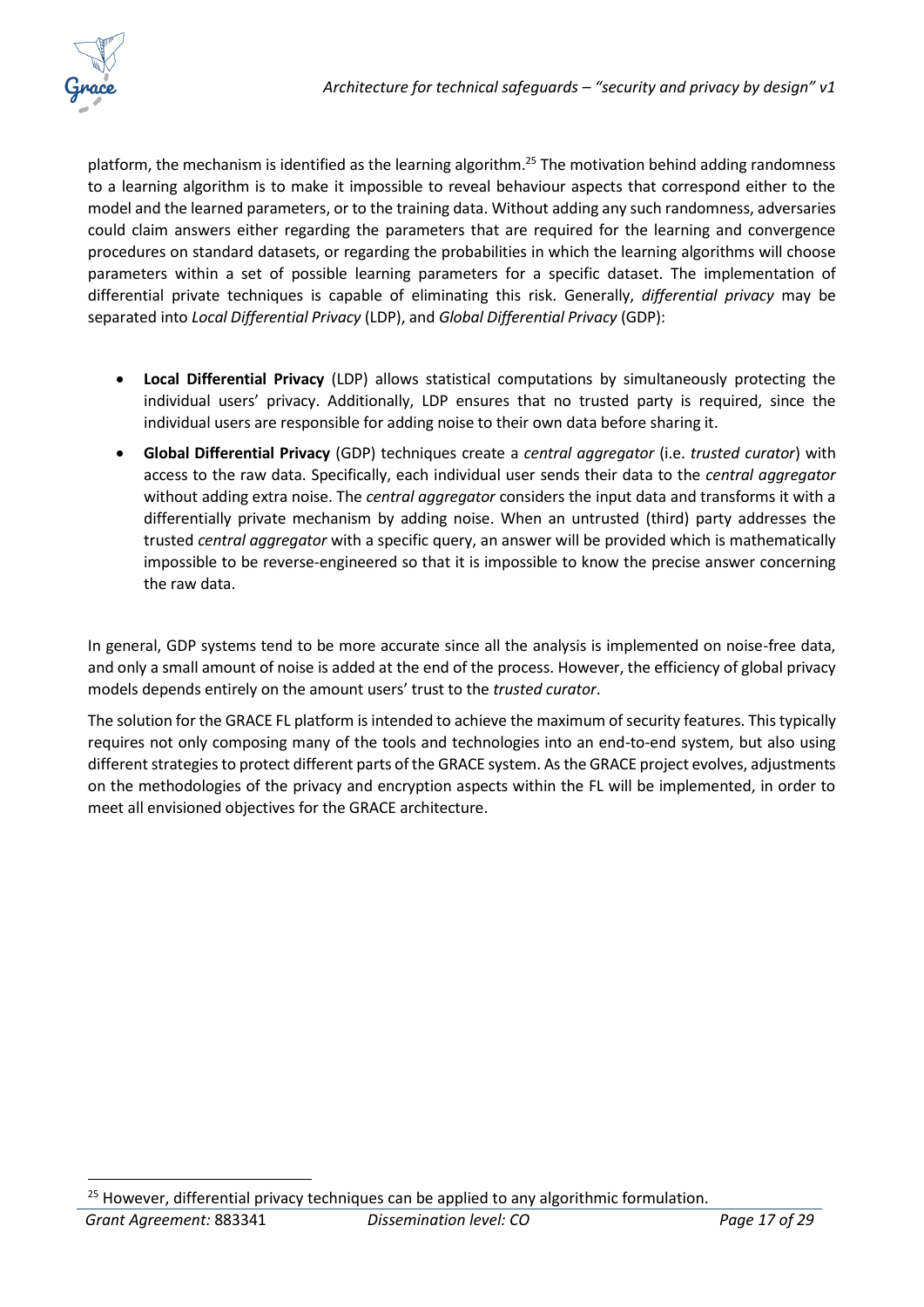

## <span id="page-17-0"></span>**4. Chain of Custody**

There is also the risk that the data and intelligence contained in the GRACE system are modified. Such modification could be accidental or intentional nurturing of any kind of ethically unacceptable bias. At the heart of this phenomenon is the authenticity of the data contained in the GRACE system. This fundamental requirement for the admissibility of any evidence constitutes the legitimacy of evidence. This fundamental principle requires digital evidence to be collected, analysed, preserved and ultimately presented in court in accordance with the appropriate procedures and without violating the fundamental rights of the suspected individual<sup>26</sup>

### **4.1. Legal Issues at Stake**

<span id="page-17-1"></span>"Chain of Custody" is – especially in common law countries - an important principle when it comes to the admissibility of evidence in court.<sup>27</sup> It requires that the data which is copied or removed during an investigation be retained in the state in which they were found at the time of the seizure and remain unchanged during the time of criminal proceedings.<sup>28</sup> If data processed by the GRACE solution should be used as evidence in court, it will be essential not only to ensure the "chain of custody" but also be able to provide records that prove it.

### **4.2. Ethical Values at Stake**

<span id="page-17-2"></span>The ethical dimension of preventing harm from privacy necessitates adequate data governance aiming to ensure the quality and integrity of the data used as well as monitoring the data's relevance, processing and access protocols.<sup>29</sup>

Further, the ethical requirement of transparency demands clear information about all human decisions taken at the time of the GRACE system's development regarding the data, the system and the business model.<sup>30</sup> The datasets and the processes yielding the GRACE system's decisions including those of data labelling, data categorisation and selection of algorithms need to be documented to the best possible standard to allow for traceability.<sup>31</sup> In this regard, transparency is closely linked to the principle of explicability which requires that all algorithmic decisions of the GRACE system can be understood by end-users in non-technical terms outlining what elements used in the (machine) learning model were responsible for each specific outcome.<sup>32</sup>

For transparency within the law enforcement ecosystem, auditability of the GRACE system should be ensured by providing traceability mechanisms which document the methods used for its development. The auditability of the GRACE system requires documentation of testing methods especially for explicability, privacy, fairness, performance, safety and security.

Ultimately, transparency concerning the reasons for AI-generated decisions amounts to explicability and primarily serves to maintain *meaningful human oversight* over the decisions an algorithm makes. Such

<sup>&</sup>lt;sup>26</sup> See section 6.1 of Deliverable 9.3.

<sup>&</sup>lt;sup>27</sup> See: *Nemeth*, Law and Evidence, 2<sup>nd</sup> Edition, 2011, page 68.

<sup>28</sup> *Becker*, Criminal Investigation, 2008, 473.

<sup>&</sup>lt;sup>29</sup> See section 3.3 of Deliverable 9.1.

<sup>&</sup>lt;sup>30</sup> See section 3.4 of Deliverable 9.1.

<sup>&</sup>lt;sup>31</sup> See section 3.4 of Deliverable 9.1.

<sup>&</sup>lt;sup>32</sup> See section 3.4 of Deliverable 9.1.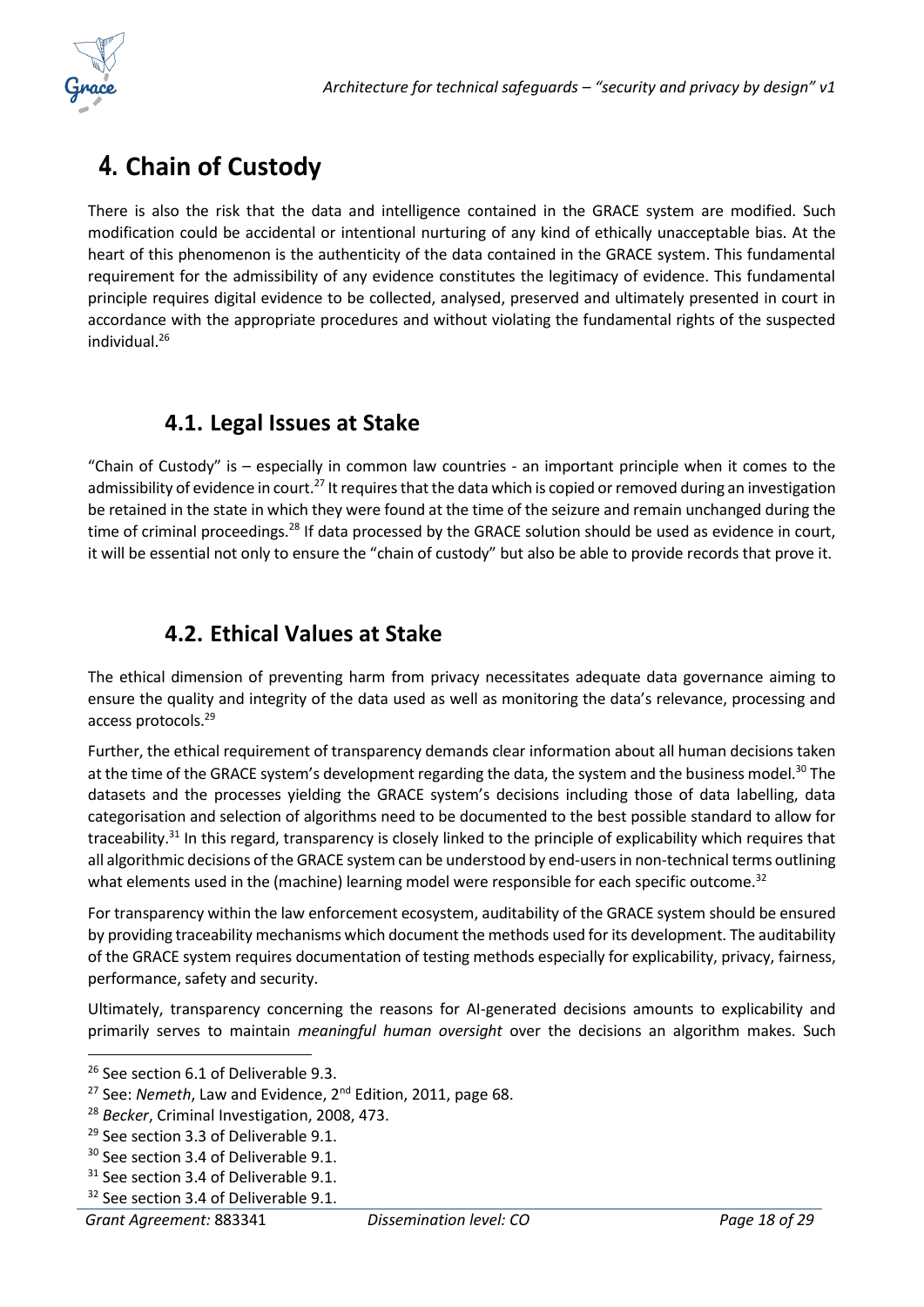

*meaningful human control* is necessary to trace moral accountability for the outcomes of machine learning algorithms back to human beings.

### **4.3. Technical Solution**

<span id="page-18-0"></span>In general, for the prevention of any tampering with data contained in the GRACE system a technical solution could be implemented to prevent accidental or intentional modifications of documents. The system could use **hash values** (*block-chain like*) and **auditing trails** to prevent unrecognised interactions. These **hashes** could be applied to all core GRACE data and their metadata at source allowing the verification of the state of the data from the source module that acquired it. These hashes could also be cryptographically signed by a module that is creating or enriching it indicating which data they have added. This signing would allow the authenticity of the data to be verified back to its source.

At the **audit trail** level, by hashing and signing each audit line against the previous audit line it would become near-impossible to manipulate the audit (introducing new or modified data) without rewriting the entire audit - even this can be mitigated by using a separate module to initiate the first audit. It could further more flag detected irregularities for quick auditing.

More specifically and because the technical perspective is on par with the ethical and legal perspective in this regard, the requirements necessary to be observed for properly incorporating *chain of custody* into all GRACE tools and the GRACE platform are appropriately outlined in Deliverable D2.10<sup>33</sup> and, therefore, can be reiterated here:

*"The chain of custody (CoC) implements the technological solution to track the accesses and the operations that can be done over stored resources. The scope is to prove that the originality and integrity of those resources have been maintained since the acquisition time. The integration of the CoC solution into the GRACE platform is needed in order to avoid any unauthorised data access and manipulation which could compromise current investigations.*

*In particular, relating the GRACE platform we have to consider two different kinds of information:*

- *Resources Files(Text, Videos, Audio, Images) which will be acquired as potential evidence in the GRACE platform*
- *Metadata, which will be generated manually or after validation of analysis results.*

*The chain of custody must be maintained for both resources and metadata. The chain of custody tracks the logging activities that have been performed by an actor (user or system) over stored information. This includes Create-Read-Update-Delete (CRUD) operations includes the operation done by users as well as the access information done by background services (enrichment, analyses, reasoning tools, etc.).*

*Additionally, for the resources files is also necessary to maintain the chain of evidence. Chain of evidence consists of the calculation of a digital mark that uniquely identifies a resource (like the hash value) every time it is modified.*

<sup>&</sup>lt;sup>33</sup> See section 3.8 of Deliverable D2.10.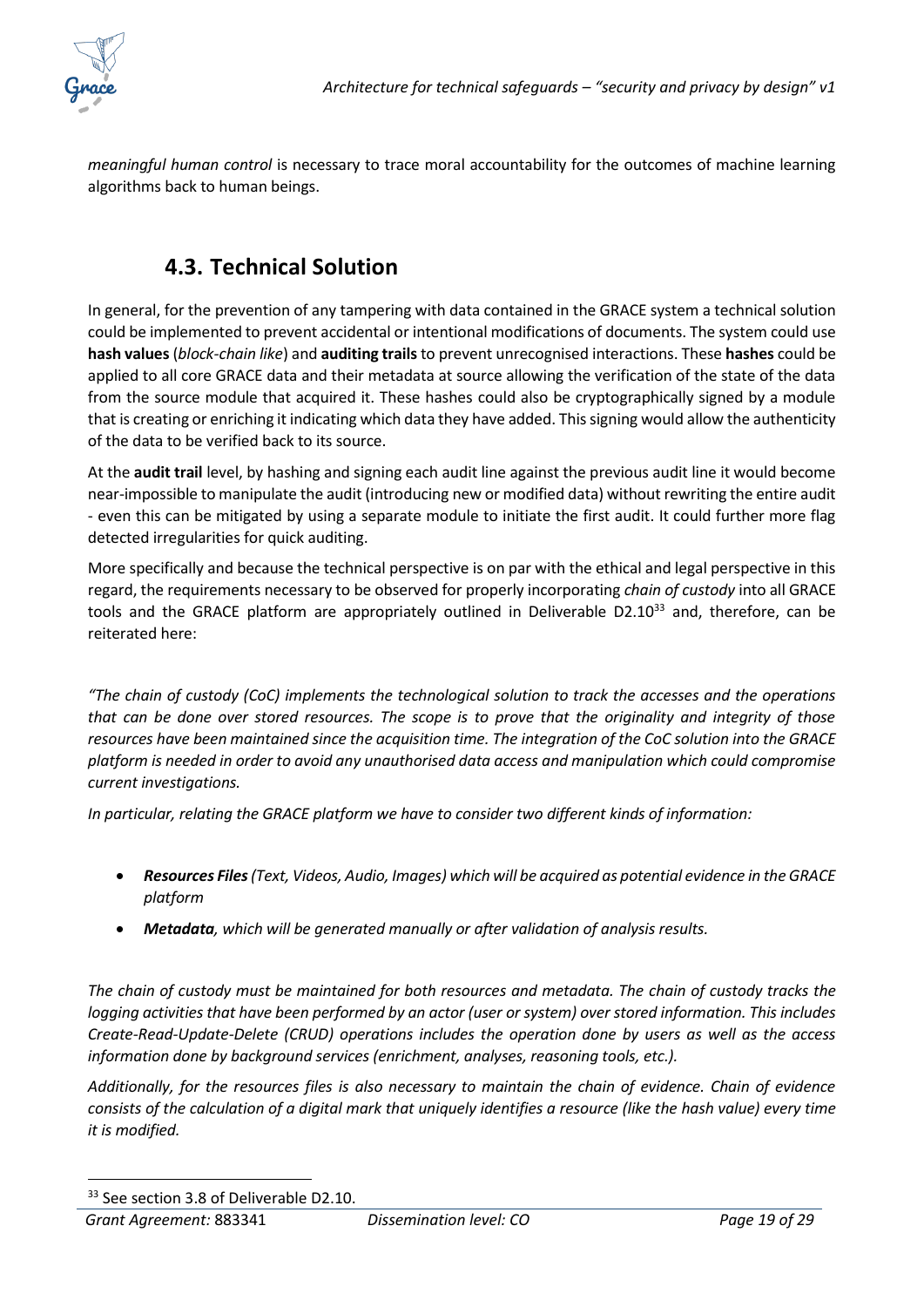

*This mechanism recalculates the hash value every time a given resource is processed and compares it to the known ones, in order to verify its integrity.*

*Whenever a hash value of a resource does not correspond to that computed at acquisition time, this means that the resource has been corrupted in an unauthorized way. Chain of custody, together with a chain of evidence in case of resources, enables the forensic reuse of information stored into the GRACE system."*

#### **Implementation**

The decentralised nature of the GRACE FL platform's architecture complicates data curation to ascertain the integrity and quality of the results in the *Staging Environment*. Consequently, extended research is performed in the *Development Environment* to determine the optimal method for updating the central model state (i.e. distributed optimisation, federated averaging, etc.).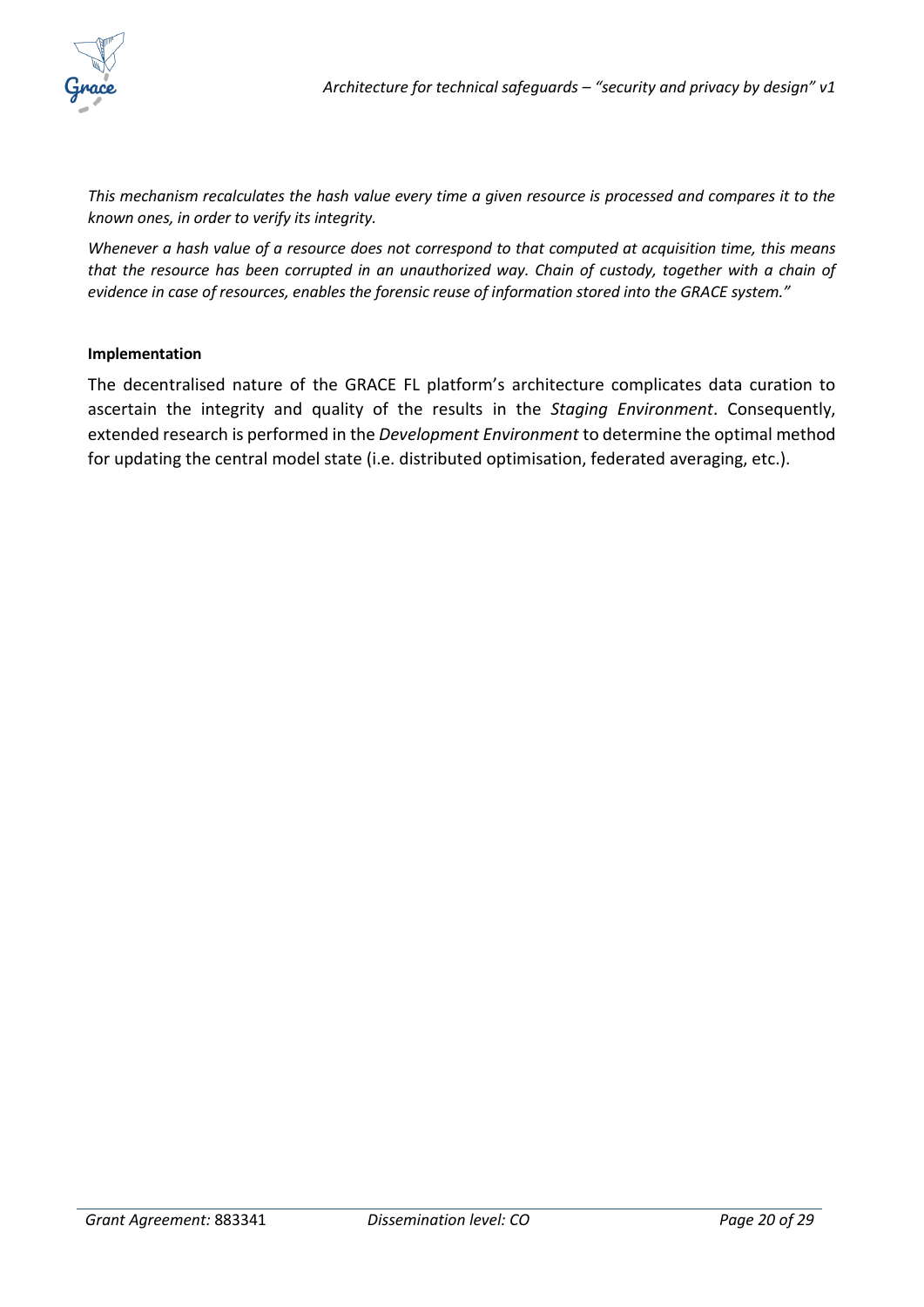

## <span id="page-20-0"></span>**5. Audit Trail**

In contrast to the chain of custody, the audit trail allows retrospectively to trace all activities within and allocate responsibility.

### **5.1. Ethical Values at Stake**

<span id="page-20-1"></span>The ethical requirement of accountability is closely linked to the principle of fairness and demands mechanisms to be put in place to ensure responsibility and accountability for an AI system and its outcomes throughout the entire AI system's life cycle.<sup>34</sup> This responsibility must always be assigned to a moral agent or a legal person and is particularly important in the law enforcement domain where it means holding individual human officers as well as (their) units and LEAs responsible for effectively delivering the basic services of crime control and maintaining order.<sup>35</sup> Within the law enforcement ecosystem, LEAs are permanently monitored by superior government branches of the executive and law enforcement is constantly observed by the public for their ethical and legal behaviour which is essential for the public's trust in law enforcement at societal level.<sup>36</sup>

### **5.2. Technical Solution**

<span id="page-20-2"></span>Regarding the requirements of accountability, the technical perspective is on par with the ethical and legal perspective, so that it is appropriate to reiterate here the key guidance for audit trail established in Deliverable D2.14:<sup>37</sup>

*"Auditing is the main mechanism with which compliance is monitored. For this purpose, Europol has established the "Policy on the control of retrievals", which sets the requirements on how every user action which accesses personal data is logged and audited. The "Policy on the control of retrievals" describes two objects which are needed in order to perform reliable and meaningful auditing; audit logs and audit trails.*

#### *Audit Logs*

*All user actions need to be audited. The audit logs are a chronological record of activities performed on a specific technical application implementing the legal concept laid down in REGULATION (EU) 2016/794<sup>38</sup> and the relevant implementing rules. Any application used to process personal data shall log activities related to the access of data that it controls.*

*It shall be possible to ascertain from audit logs the following information as a minimum:*

<sup>&</sup>lt;sup>34</sup> See section 3.6 of Deliverable D9.1.

<sup>&</sup>lt;sup>35</sup> See section 3.6 of Deliverable D9.1.

<sup>&</sup>lt;sup>36</sup> See section 3.6 of Deliverable D9.1.

<sup>&</sup>lt;sup>37</sup> See section 3.1.3. of Deliverable D2.14.

<sup>&</sup>lt;sup>38</sup> Regulation (EU) 2016/794 of the European Parliament and of the Council of 11 May 2016 on the European Union Agency for Law Enforcement Cooperation (Europol) and replacing and repealing Council Decisions 2009/371/JHA, 2009/934/JHA, 2009/935/JHA, 2009/936/JHA and 2009/968/JHA, Official Journal of the EU, 24 May 2016, L 135/53.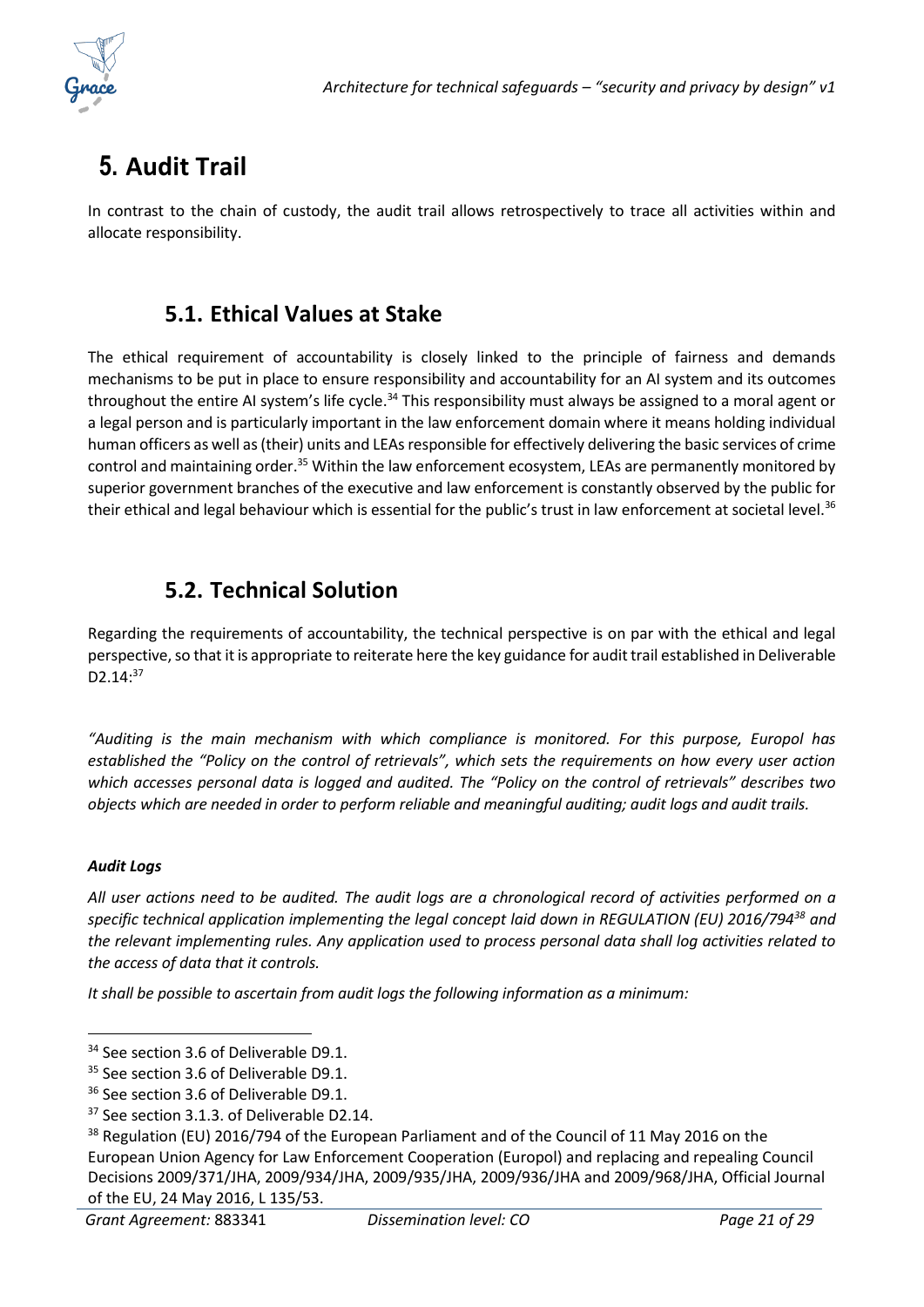

- *A unique reference number related to the retrieval or the attempted retrieval;*
- *Which of the components of the information processing activities referred to in Chapter IV of REGULATION (EU) 2016/794 are accessed or consulted;*
- *The identification of the user, such as User Name or Unique Identifier: in case the object logged is the Unique Identifier, it shall be possible to determine the identity of the User in a simple and reasonable way;*
- *The date and time of the event and its outcome (retrieval, consultation, attempted retrievals, modification, attempted modification, deletion, attempted deletion, etc);*
- *Object content being accessed, including the identity of the person or persons concerning whom data were queried or accessed and displayed or the identification of the record retrieved;*
- *Trace of changes performed in the accessed object;*
- *Device address or other logical location indicator of the source of the request;*
- *Logon and logoff attempts to the application and their outcome.*

#### *Audit Trails*

*An audit trail is a chronological record of technical components allowing the reconstruction and examination of the sequence of activities surrounding or leading to a specific operation, procedure or event in a transaction from inception to final result, in particular on the level of:*

- *A web-server level, whose primary function is to serve content to the client; e.g. Apache, Microsoft IIS, etc;*
- *A database level, whose primary function is to store the data used by the application;*
- *A server level, whose functions vary depending on the services provided to the application by the server (such as file server, platform to install the web server, DHCP server, DNS server, NTP server, etc);*
- *Authentication services used to access systems processing personal data, such as IAM;*
- *Network equipment used to transmit data (such as proxies, routers, firewalls, etc). For any technical component participating in a transaction linked to retrieval of information, where possible, audit trails shall record the following information:*
- *User Name or Unique Identifier: in case the object logged is the Unique Identifier, it shall be possible to determine the identity of the User in a simple and reasonable way;*
- *Date and time of event;*
- *Device address or other logical location indicator of the source of the request and the final destination of the request (including port and protocol if relevant);*
- *The specific request of the user;*
- *Any actions taken on the request;*
- *Any replies provided to the user.*

*Furthermore, where possible, for each technical component participating in a transaction participating in a transaction linked to retrieval of information, the following actions on the technical component shall be logged:*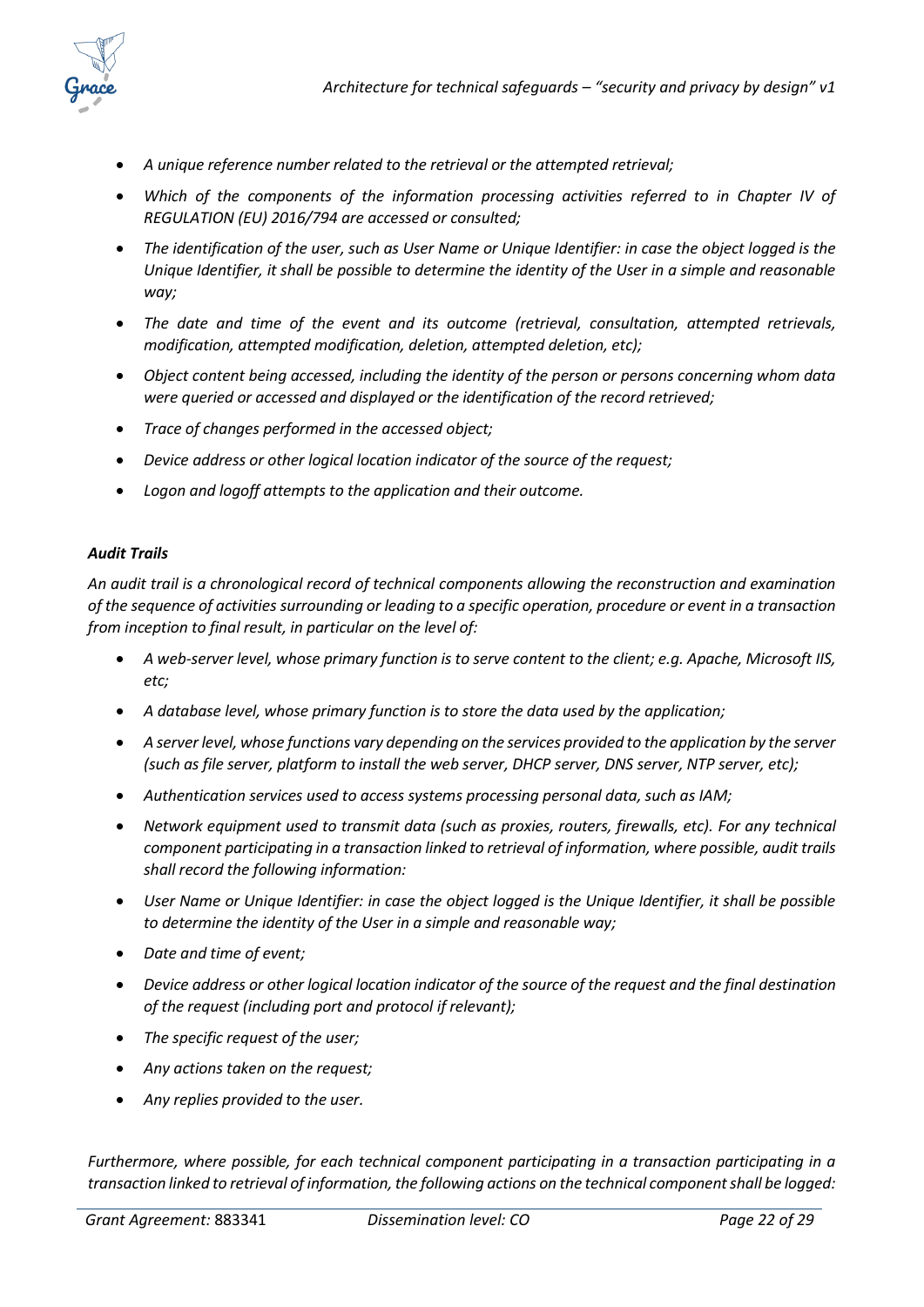

- *Changes to the user accounts allowing access to the technical component and its configuration files;*
- *Changes to files or directory permissions on the technical component;*
- *Changes on the configuration files of the technical component;*
- *Logon and logoff attempts to the management console or application used to manage the technical component and their outcome."*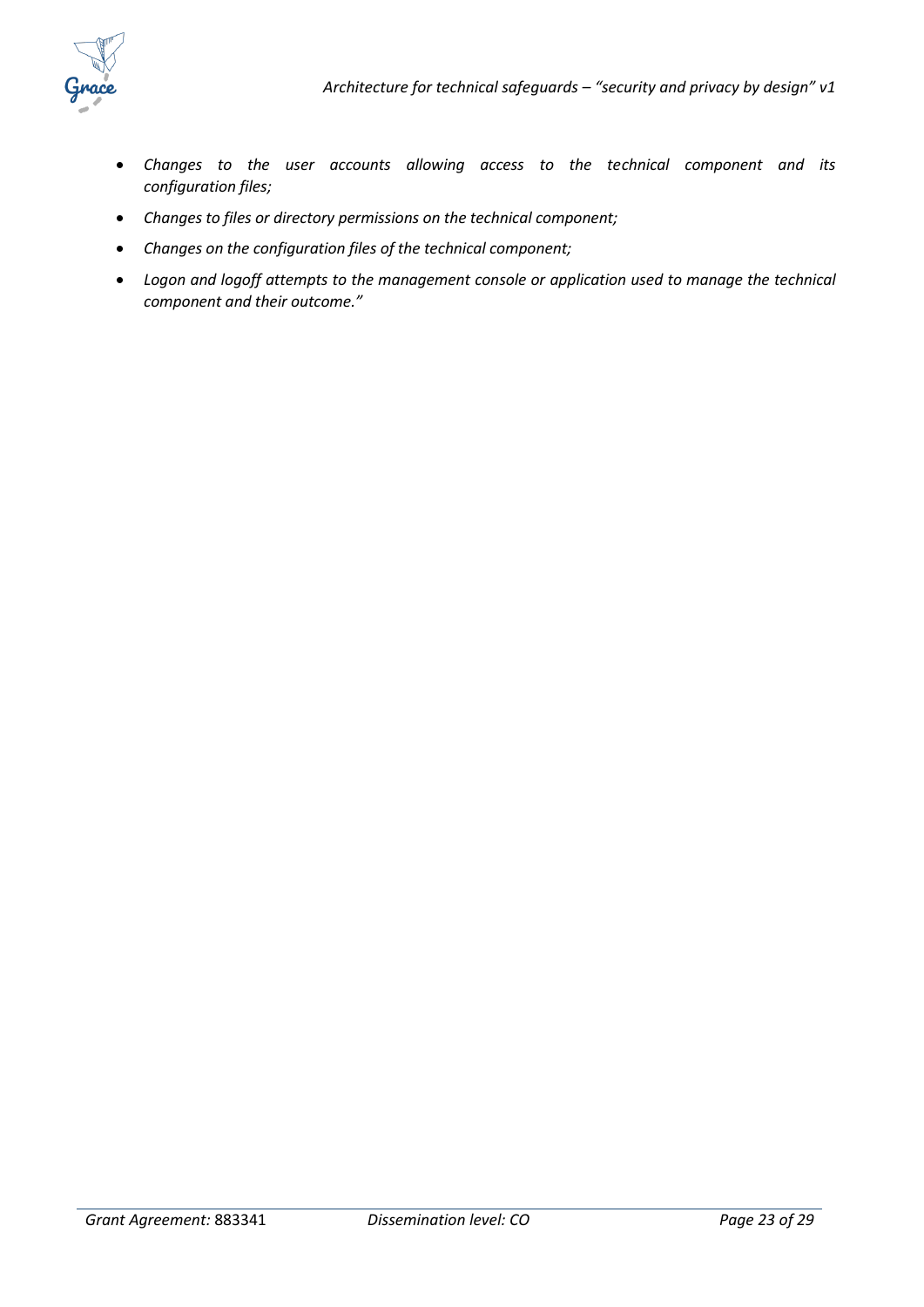

## <span id="page-23-0"></span>**6. Bias Detection**

An area seemingly beyond the technical perspective is the need to ensure that appropriate considerations of fairness and non-discrimination are built into the GRACE system. The incorporation of such considerations poses a problem at technical level because scalable automated methods to detect and combat discriminatory decision-making require clear-cut rules or quantifiable thresholds. In contrast, the notion of fairness and nondiscrimination has historically been specified contextually according to the details of the case and defined in European jurisprudence by judicial intuition, instead of by statistics.<sup>39</sup>

The (judicial) interpretative flexibility is not a 'bug' of the notion of fairness and non-discrimination, but rather intentional and essential. Therefore, the technical perspective is vital in providing statistical evidence as well as developing tools for the detection of bias and measuring fairness, while the legal concept of *"contextual*  equality" needs to be guaranteed and exercised by the judiciary, legislators and regulators.<sup>40</sup> In order to combine these strengths of both, the technical and the ethical ( and legal) perspective, the GRACE system would need to be designed with an *'early warning system'* for automated discrimination which produces consistently the types of statistical evidence necessary for a human (and ultimately judicial) detection of unfairness and discrimination.<sup>41</sup>

### **6.1. Ethical Values at Stake**

<span id="page-23-1"></span>Emanating from the ethical principle of fairness, the requirement for fair and equal treatment demands compliance with the right to non-discrimination<sup>42</sup> and calls for inclusion and diversity throughout an AI system's entire life cycle.<sup>43</sup> Automated decisions may not be taken based on discriminatory or unjust attributes.<sup>44</sup>

### **6.2. Technical Solution**

<span id="page-23-2"></span>The development and the design of the GRACE tools and platform could incorporate measures which together amount to an effective *'early warning system'* for unfairness and discrimination.

The forensic analysis tools for the GRACE system will be developed and trained with non-CSE specific data and biases could easily slip in through selections in the training data or in the tool's design. Because each specific tool may either involve or lead to a trade-off concerning fairness and non-discrimination, the GRACE system could include a mechanism for monitoring its behaviour and results closely for potential changes due to the input of real CSEM report content data and their use. The notion of fairness and non-discrimination requires that the GRACE system will be rigorously audited continuously.<sup>45</sup>

<sup>&</sup>lt;sup>39</sup> Wachter/Mittelstadt/Russell, "Why Fairness Cannot Be Automated: Bridging the Gap Between EU Non-Discrimination Law and AI", 3 March 2020, arXiv/2005.05906, p. 1 (p. 44).

<sup>40</sup> Wachter/Mittelstadt/Russell, "Why Fairness Cannot Be Automated: Bridging the Gap Between EU Non-Discrimination Law and AI", 3 March 2020, arXiv/2005.05906, p. 1 (p. 46).

<sup>&</sup>lt;sup>41</sup> See section 3.5 of Deliverable D9.1.

<sup>42</sup> Art. 20 EU-Charter.

<sup>&</sup>lt;sup>43</sup> See section 3.5 of Deliverable D9.1.

<sup>44</sup> See section 3.5 of Deliverable D9.1.

<sup>&</sup>lt;sup>45</sup> See section 3.5 of Deliverable D9.1.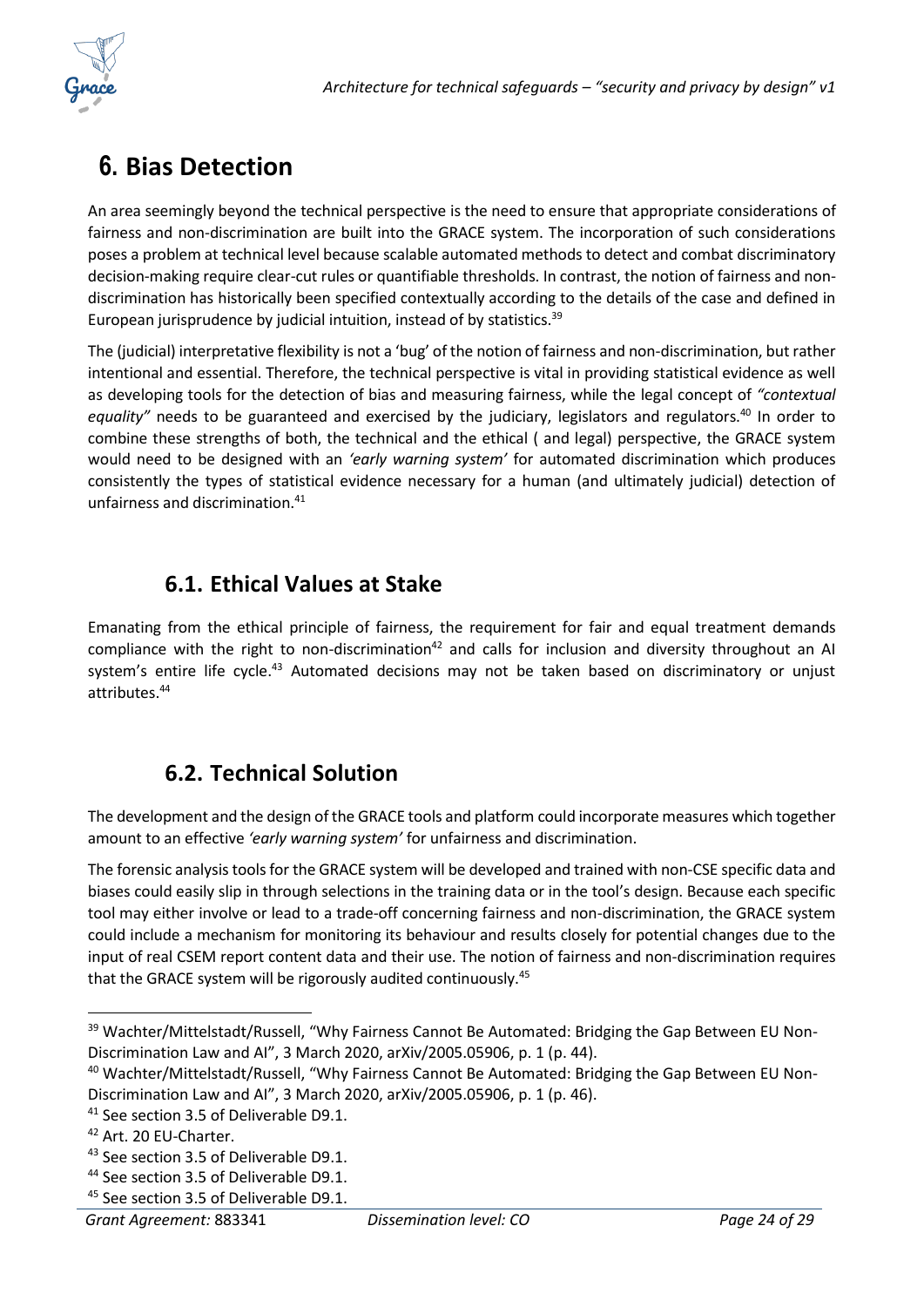

## <span id="page-24-0"></span>**7. Restrictions for Targeted OSINT Crawler**

The GRACE platform and tools are envisioned only for analysing and categorising and managing the data contained in the CSEM reports. From a purely investigative point of view however, among the first steps of an investigation is the verification of facts followed by an update of the evidence which typically includes a search for potential fresh evidence regarding the investigated suspect(s) and victim(s). Therefore, it would appear helpful for LEAs if the GRACE platform could, at some stage, be combined with some tools for searching the surface web as well as the dark web. Once a CSEM report is uploaded onto the GRACE system, such tools could automatically either

- (i) verify the data contained in the CSEM report and update as well as supplement the CSEM reports data with fresh sources, <sup>46</sup> or
- (ii) separately search even for new CSE related content creating new CSEM reports of its own<sup>47</sup>.

Because of the investigative necessity to verify and the convenience to update and expand the data contained in a CSEM report at some stage, it appears technologically viable and beneficial for LEAs that the GRACE system may be combined with such a search tool at some point. The technological design of the GRACE system appears at least open for being combined with such automated search tools for investigative evidence.

If the GRACE system was combined with an automated search tool as currently suggested to the Consortium,<sup>48</sup> such automated search tool would have to filter the information collected by using search terms. Any potential search term consists of specific selectors. Such selectors are difficult to establish in an ethically acceptable manner, because they have to be reasonable, evidence-based and non-discriminatory.<sup>49</sup>

### **7.1. Ethical Values at Stake**

<span id="page-24-1"></span>If the GRACE system were to include tools for external searches in the surface web and the dark web, the use of the GRACE system by LEAs would affect where individuals can reasonably expect to be private. For maintaining citizen's trust in the policing authorities, also covert activities like the collection of information online requires transparency by informing and gaining permission before using any kind of search term. This is all the more necessary because placing suspicion on innocent people behaving in such a way as to fit a profile for affiliation to CSE activities is ethically fair only if inflicted to no more than the extent proportionate and necessary to fight against CSE.<sup>50</sup>

Closely intertwined with maintaining citizen's trust is the ethical requirement of *human agency* demanding that the GRACE system should only support human individuals in their decision making.<sup>51</sup> Humans not only outperform AI systems in areas like common-sense reasoning, but also in recognising the bigger picture and adapting to unusual situations.<sup>52</sup> The design of the functionalities has to allow for *meaningful human oversight*

<sup>46</sup> See section 4.1. of Deliverable D9.1.

<sup>&</sup>lt;sup>47</sup> See section 4.2. of Deliverable D9.1.

<sup>48</sup> See "T3.1 Memo - targeted crawling of open source information", 19 May 2021.

<sup>49</sup> See section 4.2.6. of Deliverable D9.1.

<sup>50</sup> See sections 4.2.3. and 4.2.4. of Deliverable D9.1.

<sup>51</sup> See section 3.1 of Deliverable D9.1.

<sup>52</sup> See section 3.1 of Deliverable D9.1.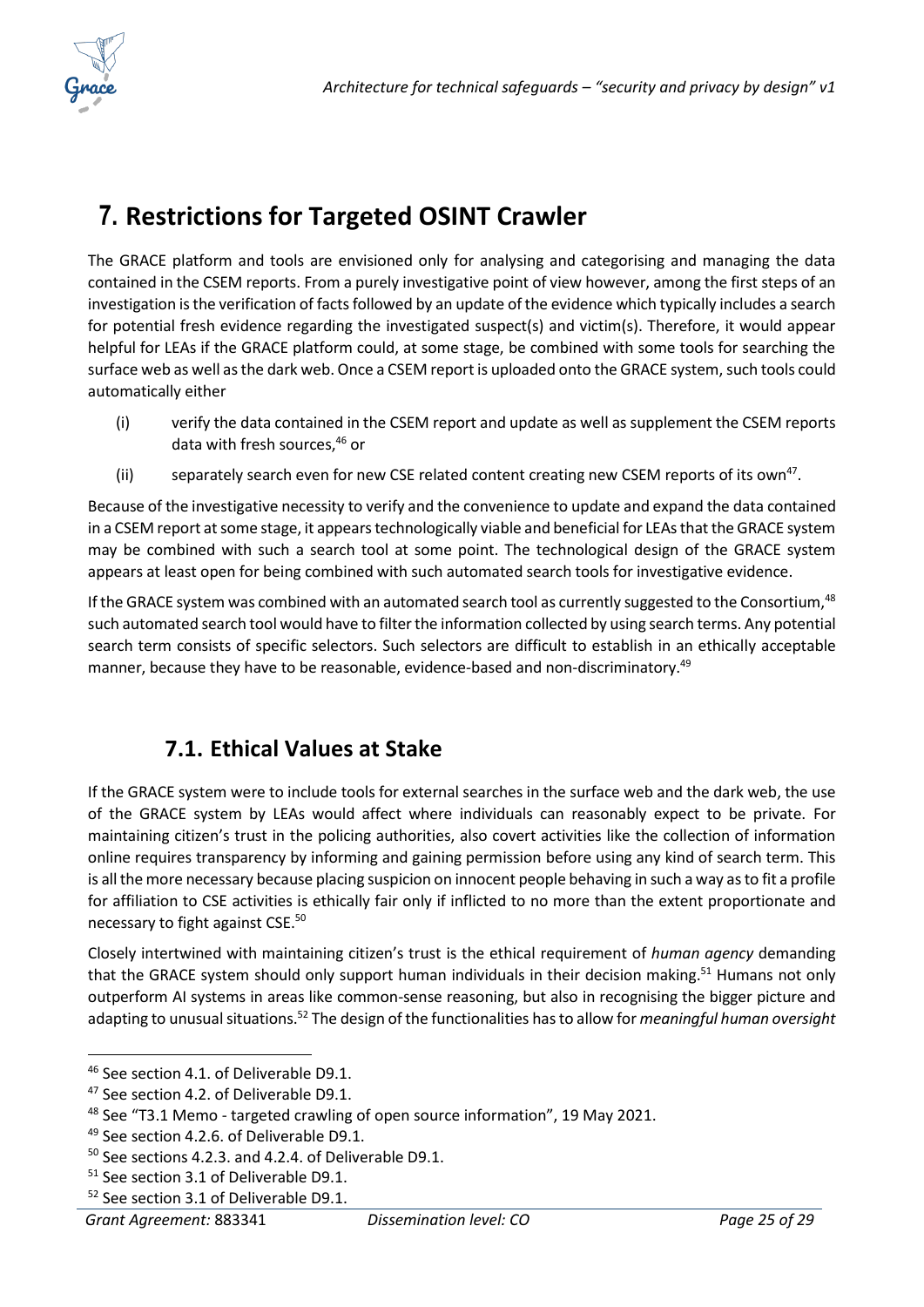

to ensure that the GRACE tools and platform support LEAs in making faster, better, and more considerate decisions in prioritising their investigations based on CSEM reports in their fight against CSE.

Suitable selectors in a search term have to be sufficiently flexible to respond to suspects who are forensically aware and aim to avoid the use of incriminating language.<sup>53</sup> Specific keywords or group names may also enjoy prominence in the press.<sup>54</sup> Concerning the use of names of particular individuals, the number of false positives has to be factored into any assessment of proportionality of the intrusion by an automated search tool within the GRACE system. 55

Against this background, the appropriateness of the selectors becomes extremely sensitive for the ethical and societal acceptability of a LEA using an automated search tool in combination with the GRACE system. Especially because the GRACE tools and platform incorporate various elements of machine learning, the training data for these self-learning functionalities will significantly evolve once the GRACE tools and platform are rolled out and in use by LEAs. Therefore, the use of selectors in a search term constitutes a "*capital issue*" for development and the later commercialisation of the GRACE tool and platform.

### **7.2. Technical Solution**

<span id="page-25-0"></span>A technical solution could be implemented to automatically check searches before they are executed, so that they can be entered in audit log or even prevented. At the current stage of the GRACE project, the Consortium has neither decided whether nor where best to integrate an automated search tool in the GRACE solution and for what purpose.

#### **Purpose**

Concerning the purpose of an automated search tool, the following three options are currently discussed for data acquisition: 56

- (i) *Verification:* The automated search tool merely verifies the (continued) availability of pre-defined elements (i.e. email addresses or user accounts) of a CSEM report in publicly available sources.
- (ii) *Verification & Extension:* The automated search not only verifies the availability of pre-defined elements like in option (i), but also uses any links provided in a CSEM report as potential source for extending the content data of the CSEM report.
- (iii) *Verification, Extension & External Search:* The automated search verifies the CSEM report data like in option (i), extends it like in option (ii) and uses external search engines to discover any other relevant information available online.

Any of these three options would add new data to a CSEM report because even mere verification of already existing CSEM data adds the information that the data are still available. While option (i) seems to be the least invasive concerning the fundamental rights of all victims and any potential suspects mentioned in a CSEM

<sup>&</sup>lt;sup>53</sup> See section 4.2.6. of Deliverable D9.1.

<sup>&</sup>lt;sup>54</sup> See section 4.2.6. of Deliverable D9.1.

<sup>&</sup>lt;sup>55</sup> See section 4.2.6. of Deliverable D9.1.

<sup>&</sup>lt;sup>56</sup> Presented in the order of increasing concerns from a legal and ethical perspective.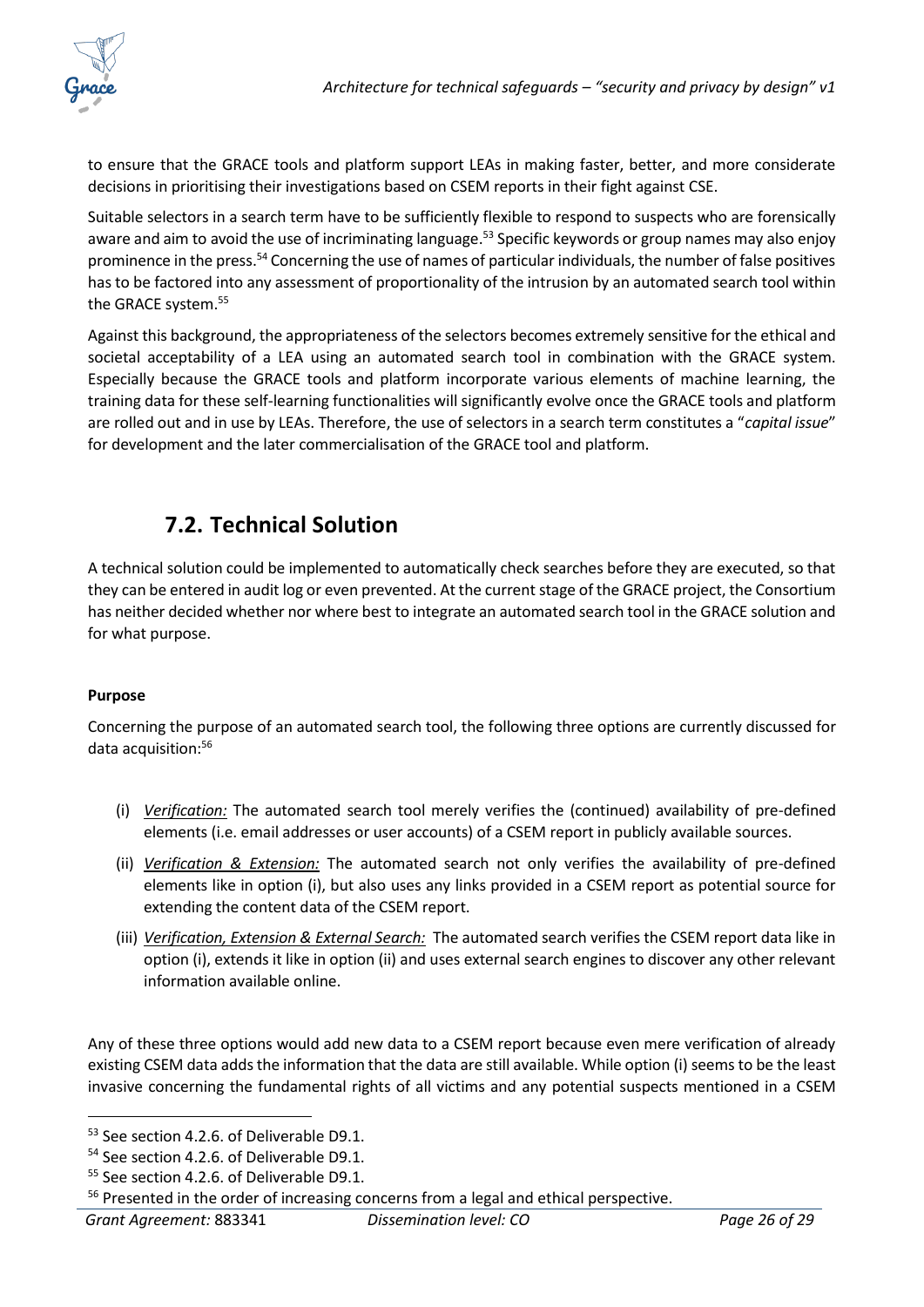report, option (ii) increases the risk of automated encroachment on the fundamental rights of these individuals and option (iii) involves the maximum data collection by using a CSEM report as trigger for automatically searching the entire surface web and dark web for any additional relevant information. However, even if an automated search was only to verify a first name or surname of combination thereof, such names of particular individuals would inevitably cause a number of false positive search results the desirability of which seems questionable and would, at the very least, have to be factored into any assessment of proportionality of such an intrusion.

#### **Processing Stage of CSEM Reports**

An equally strategic and practical consideration for a technical solution is the question at what stage of processing a CSEM report by the GRACE solution any additional search should be triggered, either automatically or manually. In this respect, it is currently discussed to incorporate an automated search tool:

- Either in the central GRACE data acquisition tool,
- Or in the set of GRACE tools at Member State level.<sup>57</sup>

At either stage, the search could be restricted by specific characteristics of a CSEM report, i.e. containing already known CSEM or relevance for selected countries. The strictest restriction would be to allow such additional searches only to be performed manually by human data analysts of a competent LEA.

#### **Next Steps**

The discussion about the ideal integration of an automated search tool in the GRACE solution has just started in May 2021.<sup>58</sup> One benefit of such integration would be a synergy effect with the results of the EU-funded AviaTor project<sup>59</sup> which has developed a Targeted Online Research as optional functionality for the AviaTor solution. The GRACE Consortium is determined to thoroughly explore the advantages and disadvantages of all options from all perspectives to find the ideal solution for the GRACE system. The result of this discussion will be presented in Deliverable D9.8. and may possibly already be included in the second iteration of the "Technical and Architecture Specifications" in Deliverable D2.11. and the "Security and Auditing Mechanisms" in Deliverable D2.15.

<sup>&</sup>lt;sup>57</sup> See section 3. of "T3.1 Memo - targeted crawling of open source information", 19 May 2021.

<sup>58</sup> See "T3.1 Memo - targeted crawling of open source information", 19 May 2021.

<sup>59</sup> ISF-P grant no. 821841.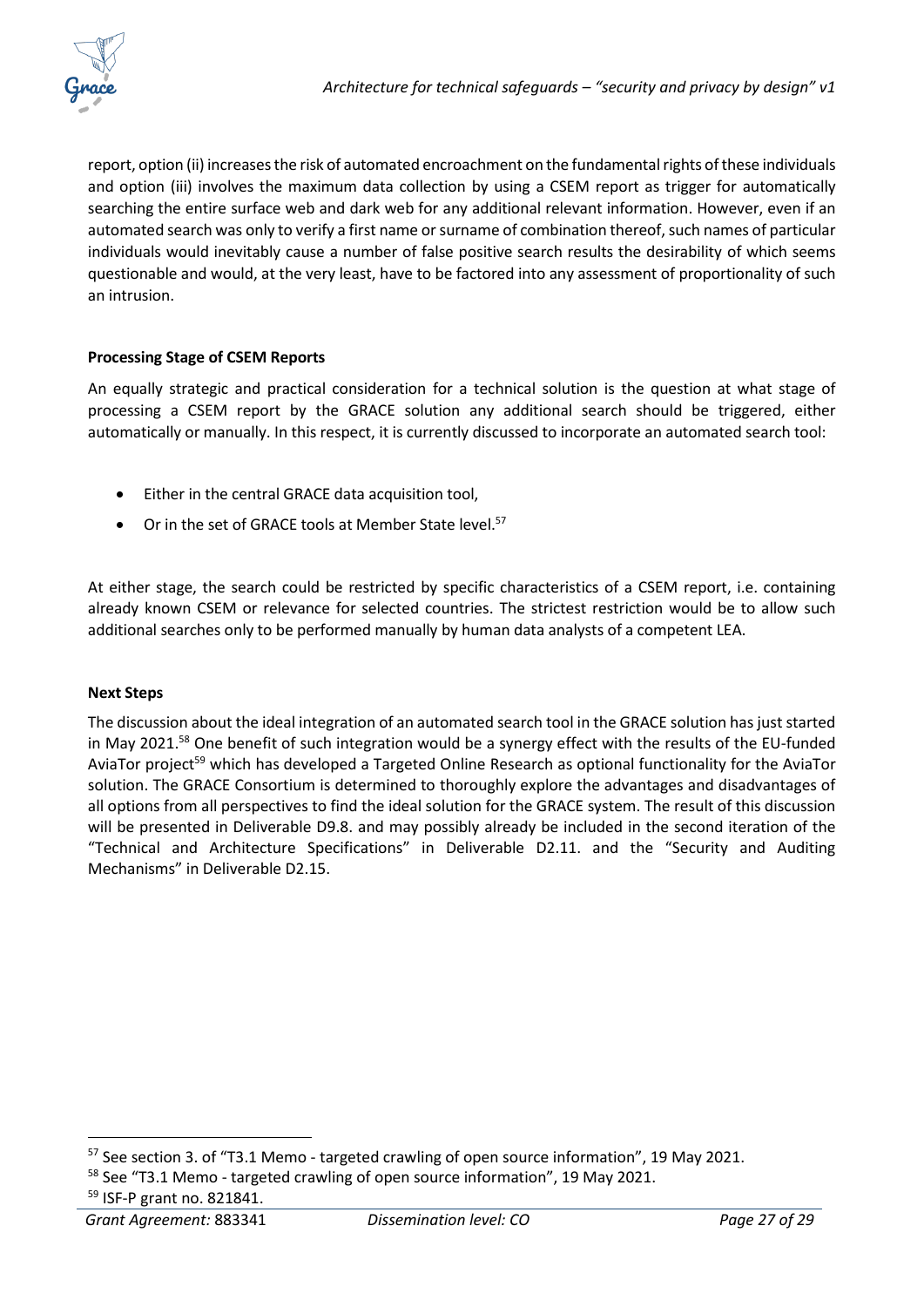

## <span id="page-27-1"></span><span id="page-27-0"></span>**8. Conclusion**

#### **8.1. Summary**

This document has described the architecture for technical safeguards to be implemented in the GRACE system from an ethical and legal perspective. Five critical scenarios have been identified for each of which the ethical values at stake as well as guidance for a technical solution have been provided. Three of these scenarios (unauthorised access, chain of custody and audit trail) are already in view of technical perspective. The critical scenario of bias detection still hasto be added, while the implementation of a targeted OSINT crawler can only be added once the Consortium has decided whether and how to embed such an automated search tool in the GRACE system.

#### **8.2. Evaluation**

<span id="page-27-2"></span>This is the first of ultimately two versions of the "Architecture for Technical Safeguards" realised in the GRACE system. Because the technical development is still at a very early stage, this Deliverable D9.7 can introduce only general guidelines for the further development. Once the requirements and design of the GRACE platform have matured, the second version of the "Architecture for Technical Safeguards" will refer to the concrete technical solutions implemented in the GRACE system.

### **8.3. Future Work**

<span id="page-27-3"></span>This version merely represents the starting point of the "Architecture for Technical Safeguards" ensuring security and privacy by design in all GRACE tools and the GRACE platform. The next step will be to add the critical scenario of bias detection to the list of requirements for the GRACE system's compliance by design and to find a decision within the GRACE Consortium whether and how to embed a targeted OSINT crawler in the GRACE system.